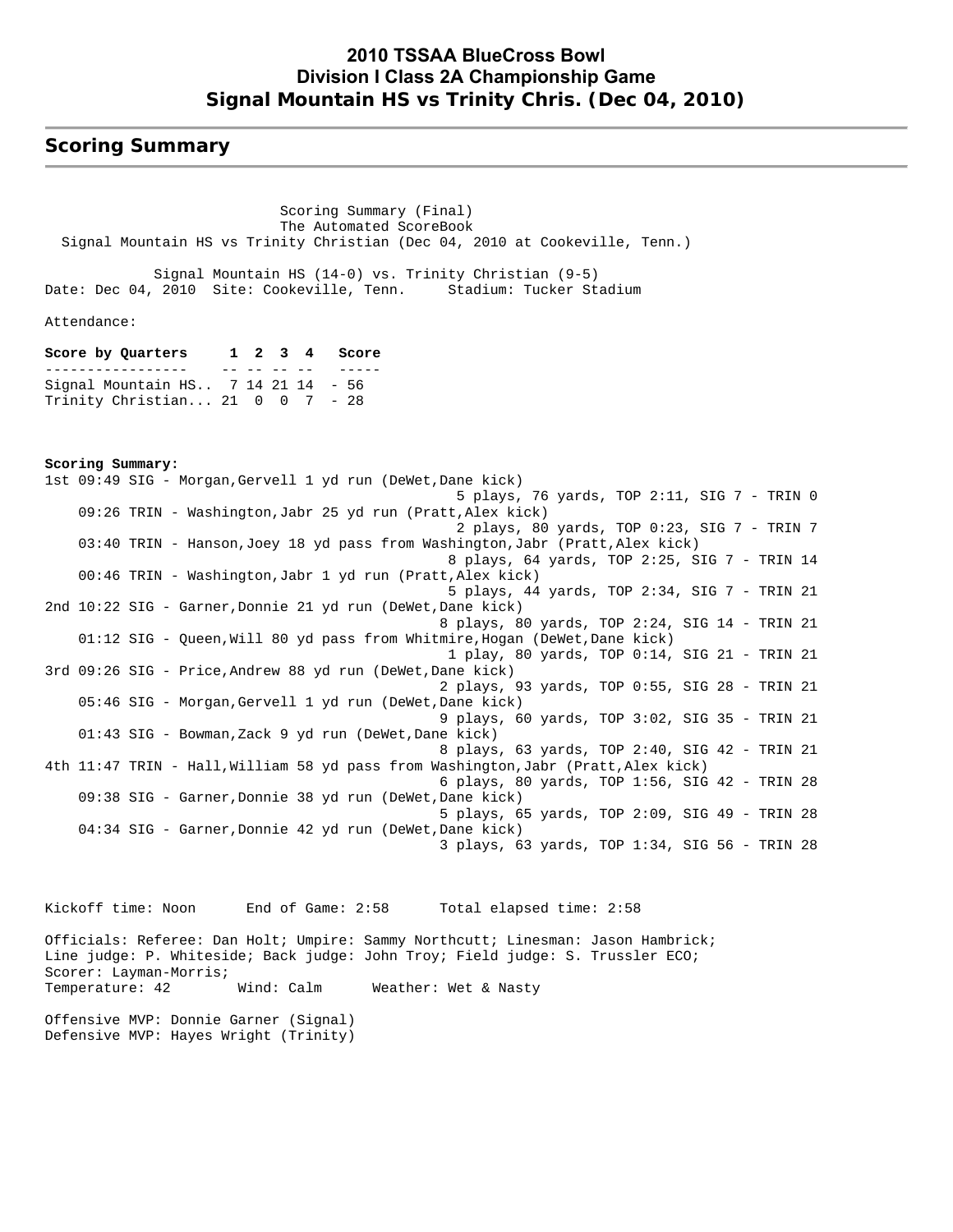## **Team Statistics**

 The Automated ScoreBook Signal Mountain HS vs Trinity Christian (Dec 04, 2010 at Cookeville, Tenn.)  **SIG TRIN FIRST DOWNS................... 25 19** Rushing..................... 22 5 Passing..................... Penalty..................... 0 0 **NET YARDS RUSHING............. 523 58** Rushing Attempts............ 59 19 Average Per Rush.............. 8.9 3.1 Rushing Touchdowns.......... 7 2 Yards Gained Rushing........ 534 88 Yards Lost Rushing........... 11 30 **NET YARDS PASSING............. 165 372** Completions-Attempts-Int.... 4-14-1 20-48-1 Average Per Attempt......... 11.8 7.8 Average Per Completion...... 41.2 18.6 Passing Touchdowns.......... 1 2 **TOTAL OFFENSE YARDS........... 688 430** Total offense plays......... 73 67 Average Gain Per Play....... 9.4 6.4 Fumbles: Number-Lost.......... 3-2 0-0 Penalties: Number-Yards....... 4-57 2-12<br>PUNTS-YARDS.................. 3-58 9-311 PUNTS-YARDS................... 3-58 9-311 Average Yards Per Punt...... 19.3 34.6 Net Yards Per Punt.......... 18.0 30.6 Inside 20................... 0 3 50+ Yards................... 0 0 Touchbacks.................. 0 0 Fair catch.................. 0 2 KICKOFFS-YARDS................ 9-434 5-244 Average Yards Per Kickoff... 48.2 48.8<br>Net Yards Per Kickoff....... 36.1 32.2 Net Yards Per Kickoff....... 36.1 32.2  $\begin{tabular}{ll} \texttt{Touchbacks.}\dots\dots\dots\dots\dots\dots\dots & 3 & 1 \\ \texttt{int returns: Number-Yards-TD.} & 3-36-0 & 1-4-0 \end{tabular}$ Punt returns: Number-Yards-TD. Average Per Return........... 12.0 4.0 Kickoff returns: Number-Yds-TD 3-63-0 6-49-0 Average Per Return.......... 21.0 8.2 Interceptions: Number-Yds-TD.. Fumble Returns: Number-Yds-TD. 0-0-0 0-0-0 Miscellaneous Yards........... 41 0 Possession Time............... 1st Quarter................. 5:39 6:21 2nd Quarter................. 6:29 5:31 3rd Quarter................. 6:37 5:23 4th Quarter................. 8:09 3:51 Third-Down Conversions........ 3 of 11 2 of 12 Fourth-Down Conversions....... 3 of 4 0 of 1<br>Red-Zone Scores-Chances....... 3-4 2-4 Red-Zone Scores-Chances....... 3-4 2-4<br>Touchdowns.................. 3-4 2-4 Touchdowns.................. Field goals................. 0-4 0-4 Sacks By: Number-Yards........ PAT Kicks..................... 8-8 4-4 Field Goals................... 0-0 0-1

Team Statistics (Final)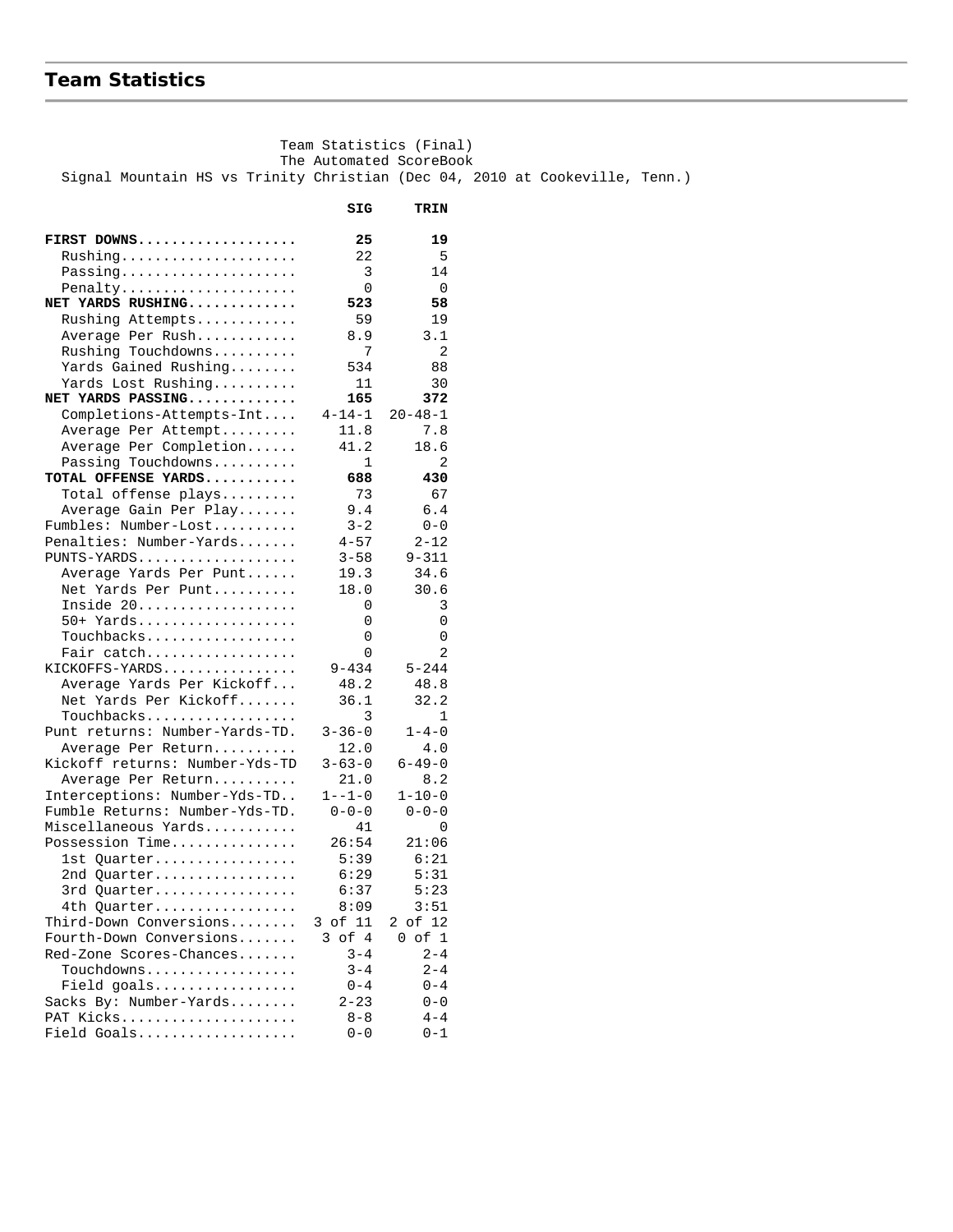# **Individual Statistics**

 Individual Statistics (Final) The Automated ScoreBook Signal Mountain HS vs Trinity Christian (Dec 04, 2010 at Cookeville, Tenn.)

## **Signal Mountain HS**

| Rushing                      |                              | No Gain Loss                           |                |          |                     |                         |                 |                | Net TD Lg | Avg                   |    |
|------------------------------|------------------------------|----------------------------------------|----------------|----------|---------------------|-------------------------|-----------------|----------------|-----------|-----------------------|----|
| Garner, Donnie               | 18                           | 218                                    |                |          | 0                   | 218                     |                 |                | 3 4 2     | 12.1                  |    |
| Price,Andrew                 | 8                            | 133                                    |                |          | $\mathbf{0}$        | 133                     |                 | $\mathbf{1}$   | 88        | 16.6                  |    |
| Hall, Mitchell               | 5<br>12<br>74<br>69          |                                        | 0              |          | 19 5.8              |                         |                 |                |           |                       |    |
| Hogans, Darien               | 3                            | 35                                     |                |          | $\mathbf{0}$        |                         | 35              | 0              | 31        | 11.7                  |    |
| Bowman, Zack                 | 5                            | 37                                     |                |          | 4                   |                         | 33              |                |           | 1246.6                |    |
| Whitmire, Hogan 2            |                              | 16                                     |                |          | 0                   |                         | 16              |                |           | 0 9 8.0               |    |
| Morgan, Gervell              | 5                            | 12                                     |                |          | 0                   |                         | 12 <sup>7</sup> |                |           | $2 \t 4 \t 2.4$       |    |
| Philyaw, Ben                 | $\overline{2}$               | $\overline{\mathbf{8}}$                |                |          | 0                   |                         | 8               |                |           | $0 \t 7 \t 4.0$       |    |
| Usher, B.J.                  | 2                            | $\overline{4}$                         |                |          | 0                   |                         | 4               |                |           | $0 \quad 2 \quad 2.0$ |    |
| Harvey, Taylor               | $\mathbf{1}$                 | 2                                      |                |          | 0                   |                         | $\overline{a}$  | $\Omega$       | 2         | 2.0                   |    |
| McClellan, James             | $\mathbf{1}$                 | $\overline{0}$                         |                |          | 2                   | $-2$                    |                 |                |           | $0 \t 0 \t -2.0$      |    |
| Hall, Harrison               | $0 - 5$                      |                                        |                |          | $\mathbf{0}$        |                         | $-5$            | $\overline{0}$ | 0         | 0.0                   |    |
| Totals                       | 59                           | 534                                    |                | 11       |                     |                         | 523             |                | 7 88      | 8.9                   |    |
| Passing<br>--------------    | Cmp-Att-Int Yds TD Long Sack |                                        |                |          |                     |                         |                 |                |           |                       |    |
| Whitmire, Hogan 4-14-1       |                              |                                        |                |          | 165                 |                         | $\mathbf{1}$    |                | 80        |                       | 0  |
| Totals                       |                              | $4 - 14 - 1$                           |                |          | 165 1               |                         |                 |                | 80        |                       | 0  |
| Receiving                    | No. Yds                      |                                        |                |          | TD Long             |                         |                 |                |           |                       |    |
| Queen,Will                   |                              | 2 141                                  |                |          | $\mathbf{1}$        |                         | -80             |                |           |                       |    |
| Bowman, Zack                 |                              | $\mathbf{1}$<br>21                     |                |          | $\overline{0}$      |                         | 21              |                |           |                       |    |
| Phillips, Reese              | $\overline{\phantom{1}}$     | $\overline{\phantom{a}}$               |                | $\Omega$ |                     | $\overline{\mathbf{3}}$ |                 |                |           |                       |    |
| Totals                       | $\overline{4}$               |                                        | 165            |          | $\mathbf{1}$        |                         | 80              |                |           |                       |    |
| Punting                      |                              | No. Yds Avg Long In20                  |                |          |                     |                         |                 |                |           |                       | тв |
| .<br>TEAM                    | ----                         | $\mathbf{1}$                           | $\overline{0}$ |          | 0.0                 |                         |                 | $\overline{0}$ |           | 0                     | 0  |
| DeWet, Dane                  |                              | $2^{\circ}$                            |                |          | 58 29.0 32          |                         |                 |                |           | 0                     | 0  |
| Totals                       |                              | 3 58                                   |                |          |                     |                         |                 |                | 19.3 32   | 0                     | 0  |
|                              |                              |                                        |                |          |                     |                         |                 |                |           |                       |    |
| All Returns                  |                              | Punts<br>No.Yds.Lg No.Yds.Lg No.Yds.Lg |                |          |                     |                         |                 |                |           | Kickoffs Intercept    |    |
|                              |                              |                                        |                |          |                     |                         |                 |                |           |                       |    |
| Phillips, Reese              | 3                            | 36 14                                  |                |          | 0<br>1              | $\mathbf{0}$            |                 | 0              | 0         | 0                     | 0  |
| Morgan,Gervell               | 0                            | $0\qquad 0\qquad 0$                    |                |          |                     |                         | 17 17           |                | 0         | $\mathbf{0}$          | 0  |
| Wier, Seth<br>Garner, Donnie |                              | $0\qquad 0$                            |                |          | 0<br>$\overline{2}$ | $\overline{0}$          | 46 35           | $\overline{0}$ | 1         | $-1$                  | 0  |
|                              | 0                            | 0                                      | 0              |          |                     |                         |                 |                | 0         | 0                     | 0  |

### **Trinity Christian**

| Rushing                                             | No Gain Loss                  |                         |                                                |              |                |                                                                    |                |    |    | Net TD Lg | Avg                          |                |
|-----------------------------------------------------|-------------------------------|-------------------------|------------------------------------------------|--------------|----------------|--------------------------------------------------------------------|----------------|----|----|-----------|------------------------------|----------------|
| Washington, Jabr 17                                 |                               |                         | 73                                             |              | 30             |                                                                    | 43             |    |    | 2 2 5     |                              | 2.5            |
| Hall,William                                        | 1                             |                         | 11                                             |              | $\overline{0}$ |                                                                    | 11             |    |    | 011       | 11.0                         |                |
| Rothermel, Thoma 1                                  |                               |                         | 4                                              |              | $\overline{0}$ |                                                                    | 4              |    |    |           | $0 \t 4 \t 4.0$              |                |
| Totals                                              | 19                            |                         | 88                                             |              | 30             |                                                                    | 58             |    |    |           | 2, 25, 3, 1                  |                |
| Passing                                             |                               |                         |                                                |              |                |                                                                    |                |    |    |           | Cmp-Att-Int Yds TD Long Sack |                |
| Washington, Jabr 20-48-1                            |                               |                         |                                                |              |                | 372                                                                |                | 2  |    | 58        |                              | 2              |
| Totals                                              |                               | $20 - 48 - 1$           |                                                |              |                | 372                                                                |                | 2  |    | 58        |                              | $\mathfrak{D}$ |
| Receiving<br>-----------                            |                               | No.                     |                                                |              | Yds            | TD Long                                                            |                |    |    |           |                              |                |
| Hanson, Joey                                        |                               | 11                      | 199                                            |              |                | 1                                                                  |                | 52 |    |           |                              |                |
| Hall, William                                       |                               | 6                       |                                                | 147          |                | 1                                                                  |                | 58 |    |           |                              |                |
| Yates, Dylan                                        |                               | $\overline{2}$          | 19                                             |              |                | 0                                                                  |                | 14 |    |           |                              |                |
| Spurgeon, Blake                                     |                               | $\overline{1}$          |                                                | 7            |                | - 7<br>0                                                           |                |    |    |           |                              |                |
| Totals                                              |                               | 20 372                  |                                                |              |                | $\overline{a}$                                                     |                | 58 |    |           |                              |                |
| Punting<br>----------                               |                               |                         | No. Yds Avg Long In20<br>--------<br>$- - - -$ |              |                |                                                                    | тв             |    |    |           |                              |                |
| Yates, Dylan                                        |                               | 9                       |                                                | 311          |                | 34.6                                                               |                |    | 42 |           | 3                            | 0              |
| Totals                                              |                               | 9                       |                                                | 311          |                | 34.6                                                               |                | 42 |    |           | 3                            | $\Omega$       |
|                                                     |                               |                         |                                                |              |                |                                                                    |                |    |    |           | Punts Kickoffs Intercept     |                |
| All Returns<br>.<br>. _ _ _ _ _ _ _ _ _ _ _ _ _ _ _ | No.Yds.Lg No.Yds.Lg No.Yds.Lg |                         |                                                |              |                |                                                                    |                |    |    |           |                              |                |
| Yates, Dylan                                        | 1                             |                         | $\overline{4}$                                 | 0            | $\mathbf{0}$   |                                                                    | $\overline{0}$ | 0  |    | 0         | 0                            | 0              |
| Spurgeon, Blake 0                                   |                               |                         | $\mathbf{0}$                                   | $\mathsf{O}$ |                | 2 22 17                                                            |                |    |    | 0         | $\mathbf{0}$                 | 0              |
| Pratt, Alex                                         | 0                             | $\overline{\mathbf{0}}$ |                                                |              |                | $\begin{matrix} 0 & 1 & 0 & 0 \end{matrix}$                        |                |    |    | 0         | $\mathbf{0}$                 | 0              |
| Rothermel, Thoma                                    | 0                             |                         | $\mathbf{0}$                                   |              |                | $\begin{array}{cccc} 0 & 2 & 24 & 16 \\ 0 & 1 & 3 & 3 \end{array}$ |                |    |    | 0         | $\overline{0}$               | 0              |
| Washington, Jabr                                    | 0                             |                         | $\mathbf{0}$                                   |              |                |                                                                    |                |    |    | 1         | 10 10                        |                |
| Totals                                              | $\mathbf 1$                   |                         | $\overline{4}$                                 |              |                | 0 6 49 17                                                          |                |    |    | 1         |                              | 10 10          |
|                                                     |                               |                         |                                                |              |                |                                                                    |                |    |    |           |                              |                |
|                                                     |                               |                         |                                                |              |                |                                                                    |                |    |    |           |                              |                |
| Field goal attempts<br>Pratt,Alex                   | $2nd 00:00 36 yds - Blocked$  |                         |                                                |              |                |                                                                    |                |    |    |           |                              |                |
| Kickoffs                                            |                               | No.                     |                                                | Yds          |                | TВ                                                                 | OВ             |    |    | Avg       |                              |                |

#### **Field goal attempts**  ----------------------------------------

| Kickoffs    | No. Yds TB OB Avg |  |                |  |
|-------------|-------------------|--|----------------|--|
| DeWet, Dane |                   |  | 9 434 3 0 48.2 |  |

Totals... 3 36 14 3 63 35 1 -1 0

**FUMBLES:** Signal Mountain HS-McClellan,James 1-1; Garner,Donnie 1-1; Usher,B.J. 1-0. Trinity Christian-None.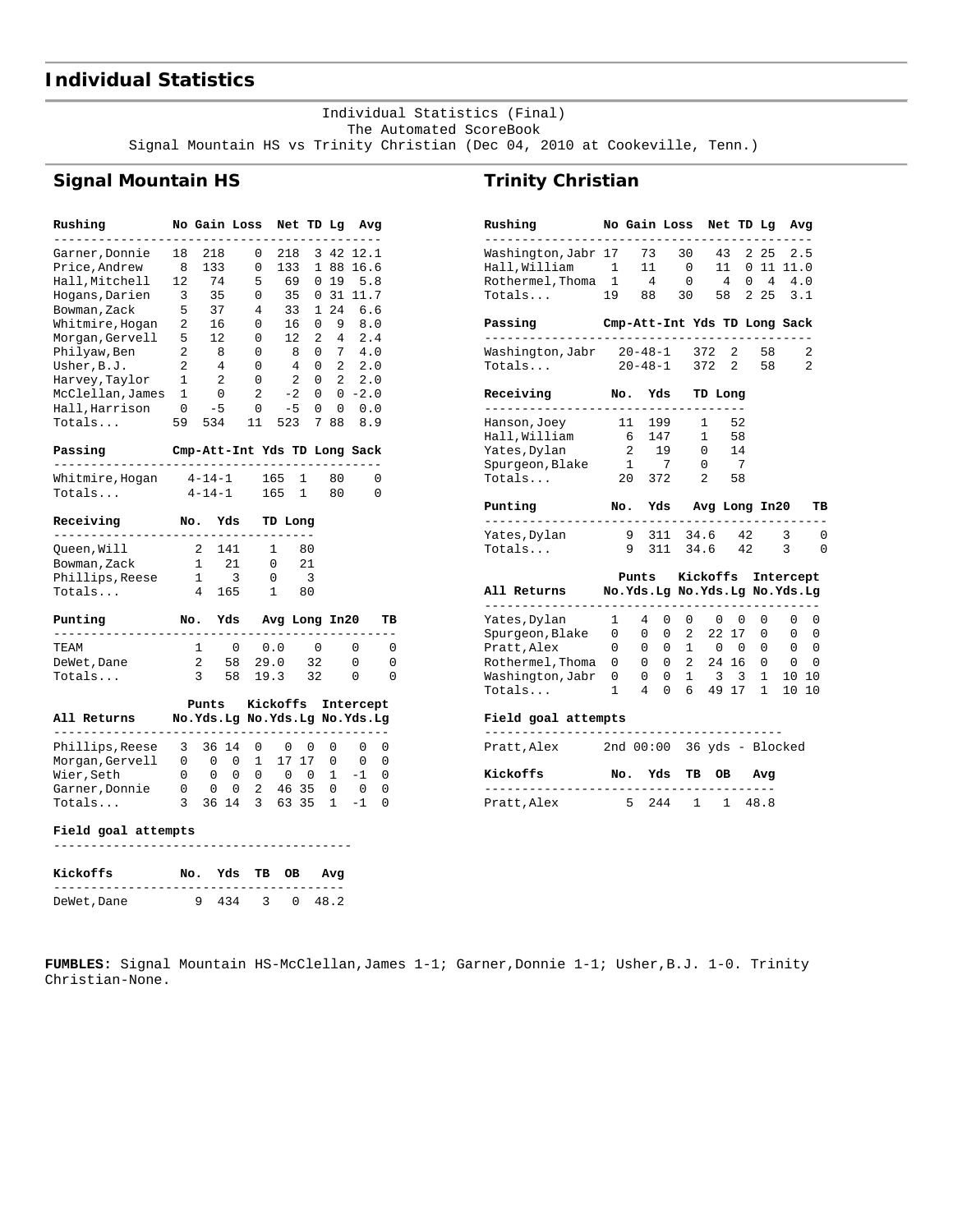# **Drive Chart**

|                      |             |                                           |         |                                        |     |            | The Automated ScoreBook                                                                                                   |                   | Signal Mountain HS vs Trinity Christian (Dec 04, 2010 at Cookeville, Tenn.)                           |       |  |
|----------------------|-------------|-------------------------------------------|---------|----------------------------------------|-----|------------|---------------------------------------------------------------------------------------------------------------------------|-------------------|-------------------------------------------------------------------------------------------------------|-------|--|
|                      |             |                                           |         |                                        |     |            |                                                                                                                           |                   | Consumed                                                                                              |       |  |
| Team                 |             |                                           |         |                                        |     |            |                                                                                                                           |                   | Drive Started Drive Ended Consume<br>Qtr Spot Time Obtained Spot Time How Lost Pl-Yds                 | TOP   |  |
| SIG                  |             |                                           |         |                                        |     |            | 1st S24 12:00 Kickoff T00 09:49 *TOUCHDOWN<br>1st S42 09:26 Kickoff T41 08:23 Fumble<br>1st S17 07:24 Punt S38 06:05 Punt |                   | $5 - 76$                                                                                              | 2:11# |  |
| SIG                  |             |                                           |         |                                        |     |            |                                                                                                                           |                   |                                                                                                       | 1:03  |  |
| SIG                  |             |                                           |         |                                        |     |            |                                                                                                                           |                   | $4 - 17$<br>$4 - 21$                                                                                  | 1:19  |  |
| SIG                  | 1st S31     | 03:40                                     |         |                                        |     |            |                                                                                                                           |                   | Kickoff S31 03:20 Interception 1-0                                                                    | 0:20  |  |
| SIG                  |             | 1st S20 00:46                             |         |                                        |     |            |                                                                                                                           |                   |                                                                                                       | 2:24  |  |
| SIG                  |             | 2nd T42 09:14                             |         |                                        |     |            |                                                                                                                           |                   |                                                                                                       | 2:09# |  |
| SIG                  |             | 2nd S14 05:01                             |         |                                        |     |            |                                                                                                                           |                   | Kickoff T00 10:22 *TOUCHDOWN 8-80<br>Punt T09 07:05 Downs 7-33<br>Punt S24 02:33 Punt 7-10            | 2:28  |  |
| SIG                  | 2nd S20     | 01:26                                     |         | Interception T00                       |     |            |                                                                                                                           |                   |                                                                                                       | 0:14  |  |
| SIG                  | 2nd S24     | 00:00                                     |         |                                        |     |            |                                                                                                                           |                   | T00 01:12 *TOUCHDOWN 1-80<br>S24 00:00 End of half 0-0                                                | 0:00  |  |
| $\mathtt{SIG}$       | 3rd S07     | 10:21                                     |         | Missed FG<br>Punt                      | T00 |            |                                                                                                                           |                   | $09:26$ *TOUCHDOWN $2-93$                                                                             | 0:55  |  |
| $\mathtt{SIG}$       | 3rd S40     | 08:48                                     |         |                                        |     |            |                                                                                                                           |                   | Punt T00 05:46 *TOUCHDOWN 9-60<br>Punt T00 01:43 *TOUCHDOWN 8-63<br>Kickoff T00 09:38 *TOUCHDOWN 5-65 | 3:02# |  |
| SIG                  | 3rd S37     | 04:23                                     |         |                                        |     |            |                                                                                                                           |                   |                                                                                                       | 2:40# |  |
| SIG                  | 4th S35     | 11:47                                     |         |                                        |     |            |                                                                                                                           |                   |                                                                                                       | 2:09  |  |
| SIG                  | 4th S45     | 07:54                                     | Punt    |                                        |     |            |                                                                                                                           |                   | $3 - -7$                                                                                              | 1:10  |  |
| SIG                  |             | 4th S37 06:08 Punt                        |         |                                        |     |            |                                                                                                                           |                   |                                                                                                       | 1:34  |  |
| SIG                  | 4th S41     | $03:34$ Punt                              |         |                                        |     |            |                                                                                                                           |                   | S38 06:44 Punt 3--7<br>T00 04:34 *TOUCHDOWN 3-63<br>S48 00:18 Fumble 6-7<br>$6 - 7$                   | 3:16  |  |
| TRIN                 | 1st T40     | 12:00 Possession T40<br>09:49 Kickoff S00 |         |                                        |     |            | 12:00 Kickoff                                                                                                             |                   | $0 - 0$                                                                                               | 0:00  |  |
| TRIN                 |             | 1st T20 09:49                             |         |                                        |     |            | 09:26 *TOUCHDOWN                                                                                                          |                   | $2 - 80$                                                                                              | 0:23  |  |
| TRIN                 | 1st T41     | 08:23                                     |         | Fumble                                 | S49 | 07:24      | Punt                                                                                                                      |                   | $4 - 10$                                                                                              | 0:59  |  |
| TRIN                 | 1st T36     | 06:05                                     | Punt    |                                        | S00 |            |                                                                                                                           |                   | $03:40$ *TOUCHDOWN 8-64                                                                               | 2:25# |  |
| TRIN                 | $1st$ $S44$ | 03:20                                     |         | Interception S00                       |     |            | 00:46 *TOUCHDOWN<br>09:14 Punt                                                                                            |                   | $5 - 44$<br>$3 - 1$                                                                                   | 2:34# |  |
| TRIN                 | 2nd T19     | 10:22                                     |         | Kickoff T20                            |     |            |                                                                                                                           |                   |                                                                                                       | 1:08  |  |
| TRIN                 | 2nd T09     | 07:05                                     |         | Downs<br>Punt S20<br>Kickoff S19       |     | 05:01      |                                                                                                                           |                   | Punt $4-43$                                                                                           | 2:04  |  |
| TRIN                 | 2nd S20     | 02:33                                     |         |                                        |     |            |                                                                                                                           |                   | 01:26 Interception 4-0<br>00:00 Missed FG 10-73                                                       | 1:07# |  |
| TRIN                 | 2nd T08     | 01:12                                     |         |                                        |     |            |                                                                                                                           |                   |                                                                                                       | 1:12# |  |
| TRIN                 | 3rd T41     | 12:00                                     |         | Kickoff                                | S41 |            |                                                                                                                           |                   | $10:21$ Punt $4-18$                                                                                   | 1:39  |  |
| TRIN                 | 3rd T33     | 09:26                                     |         | Kickoff                                | T33 | 08:48      | Punt                                                                                                                      |                   | $3 - 0$<br>$3 - 2$                                                                                    | 0:38  |  |
| TRIN                 | 3rd T35     | 05:46                                     | Kickoff |                                        | T37 | 04:23 Punt |                                                                                                                           |                   |                                                                                                       | 1:23  |  |
| TRIN                 | 3rd T20     | 01:43                                     |         | Kickoff                                | S00 |            |                                                                                                                           |                   | $11:47$ *TOUCHDOWN 6-80                                                                               | 1:56  |  |
| TRIN                 | 4th T07     | 09:38                                     |         |                                        |     |            | 07:54 Punt                                                                                                                |                   | $3 - 7$<br>4 - 3                                                                                      | 1:44  |  |
| TRIN                 |             | 4th T30 06:44                             |         |                                        |     |            | $06:08$ Punt                                                                                                              |                   |                                                                                                       | 0:36  |  |
| TRIN                 |             | 4th T20 04:34                             |         | Kickoff T14<br>Punt T33<br>Kickoff T31 |     |            |                                                                                                                           |                   | $03:34$ Punt $4-11$                                                                                   | 1:00  |  |
| TRIN                 | 4th S48     | 00:18                                     |         | Fumble S44                             |     |            |                                                                                                                           |                   | $00:00$ End of half $1-4$                                                                             | 0:18  |  |
| SIG                  |             |                                           | 1st     | 2nd                                    | 3rd | 4th        | 1st                                                                                                                       | 2nd               |                                                                                                       |       |  |
|                      |             |                                           | Qtr     | Qtr                                    | Qtr | Qtr        |                                                                                                                           | Half Half Total   |                                                                                                       |       |  |
| Time of possession   |             |                                           |         | 05:39 06:29 06:37 08:09                |     |            |                                                                                                                           | 12:08 14:46 26:54 |                                                                                                       |       |  |
| 3rd Down Conversions |             |                                           | 1/2     | 1/4                                    | 0/2 | 1/3        | 2/6                                                                                                                       | 1/5               | 3/11                                                                                                  |       |  |
| Avg Field Position   |             |                                           | S26     | S30                                    | S28 | S39        | S28                                                                                                                       | S34               | S31                                                                                                   |       |  |
| 4th Down Conversions |             |                                           | 0/0     | 1/2                                    | 2/2 | 0/0        | 1/2                                                                                                                       | 2/2               | 3/4                                                                                                   |       |  |
| TRIN                 |             |                                           | 1st     | 2nd                                    | 3rd | 4th        | 1st                                                                                                                       | 2nd               |                                                                                                       |       |  |
|                      |             |                                           | Qtr     | Qtr                                    | Qtr | Qtr        | Half                                                                                                                      | Half              | Total                                                                                                 |       |  |
| Time of possession   |             |                                           |         | 06:21 05:31 05:23 03:51                |     |            |                                                                                                                           | 11:52 09:14 21:06 |                                                                                                       |       |  |
| 3rd Down Conversions |             |                                           | 2/3     | 0/3                                    | 0/3 | 0/3        | 2/6                                                                                                                       | 0/6               | 2/12                                                                                                  |       |  |
| Avg Field Position   |             |                                           | T38     | T29                                    | T32 | T27        | T33                                                                                                                       | T29               | T31                                                                                                   |       |  |
| 4th Down Conversions |             |                                           | 0/0     | 0/1                                    | 0/0 | 0/0        | 0/1                                                                                                                       | 0/0               | 0/1                                                                                                   |       |  |

Drive Chart (Final)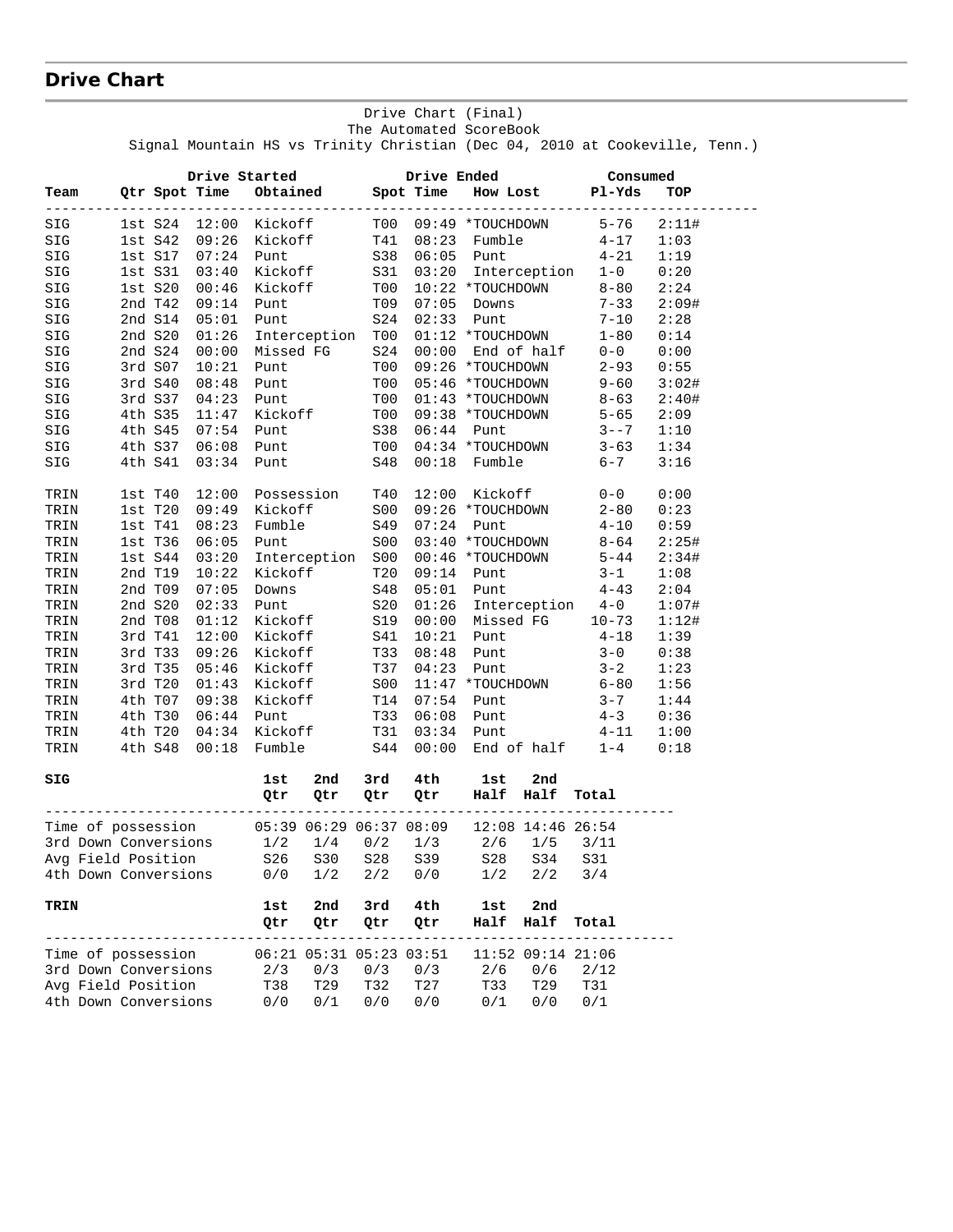#### Drive Chart (By Quarter)

|      |              |               | Drive Started      |                 |       | Drive Ended Consumed      |          |       |
|------|--------------|---------------|--------------------|-----------------|-------|---------------------------|----------|-------|
| Team |              | Qtr Spot Time | Obtained Spot Time |                 |       | How Lost Pl-Yds           |          | TOP   |
| TRIN |              | 1st T40 12:00 | Possession         |                 |       | T40 12:00 Kickoff         | $0 - 0$  | 0:00  |
| SIG  | $1st$ $S24$  | 12:00         | Kickoff            | T00             |       | 09:49 *TOUCHDOWN          | $5 - 76$ | 2:11# |
| TRIN | $1st$ $T20$  | 09:49         | Kickoff            | S00             |       | 09:26 *TOUCHDOWN          | $2 - 80$ | 0:23  |
| SIG  | $1st$ $S42$  | 09:26         | Kickoff            | T41             | 08:23 | Fumble                    | $4 - 17$ | 1:03  |
| TRIN | 1stT41       | 08:23         | Fumble             | S49             | 07:24 | Punt                      | $4 - 10$ | 0:59  |
| SIG  | 1st S17      | 07:24         | Punt               | S38             | 06:05 | Punt                      | $4 - 21$ | 1:19  |
| TRIN | $1st$ T $36$ | 06:05         | Punt               | S00             |       | 03:40 *TOUCHDOWN          | $8 - 64$ | 2:25# |
| SIG  | 1st S31      | 03:40         | Kickoff            | S31             |       | 03:20 Interception        | $1 - 0$  | 0:20  |
| TRIN | $1st$ $S44$  | 03:20         | Interception       | S00             |       | 00:46 *TOUCHDOWN 5-44     |          | 2:34# |
| SIG  | $1st$ $S20$  | 00:46         | Kickoff            | T00             |       | 10:22 *TOUCHDOWN          | $8 - 80$ | 2:24  |
| TRIN | 2nd T19      | 10:22         | Kickoff            | T20             | 09:14 | Punt                      | $3 - 1$  | 1:08  |
| SIG  | 2nd T42      | 09:14         | Punt               | T09             | 07:05 | Downs                     | $7 - 33$ | 2:09# |
| TRIN | 2nd T09      | 07:05         | Downs              | S48             | 05:01 | Punt                      | $4 - 43$ | 2:04  |
| SIG  | 2nd S14      | 05:01         | Punt               | S24             | 02:33 | Punt                      | $7 - 10$ | 2:28  |
| TRIN | 2nd S20      | 02:33         | Punt               | S <sub>20</sub> | 01:26 | Interception 4-0          |          | 1:07# |
| SIG  | 2nd S20      | 01:26         | Interception       | T00             |       | $01:12$ *TOUCHDOWN $1-80$ |          | 0:14  |
| TRIN | 2nd T08      | 01:12         | Kickoff            | S19             | 00:00 | Missed FG 10-73           |          | 1:12# |
| SIG  | 2nd S24      | 00:00         | Missed FG          | S24             | 00:00 | End of $half$ 0-0         |          | 0:00  |
| TRIN | 3rd T41      | 12:00         | Kickoff            | S41             | 10:21 | Punt                      | $4 - 18$ | 1:39  |
| SIG  | 3rd S07      | 10:21         | Punt               | T00             |       | 09:26 *TOUCHDOWN          | $2 - 93$ | 0:55  |
| TRIN | 3rd T33      | 09:26         | Kickoff            | T33             | 08:48 | Punt                      | $3 - 0$  | 0:38  |
| SIG  | 3rd S40      | 08:48         | Punt               | T00             |       | 05:46 *TOUCHDOWN          | $9 - 60$ | 3:02# |
| TRIN | 3rd T35      | 05:46         | Kickoff            | T37             | 04:23 | Punt                      | $3 - 2$  | 1:23  |
| SIG  | 3rd S37      | 04:23         | Punt               | T00             |       | 01:43 *TOUCHDOWN          | $8 - 63$ | 2:40# |
| TRIN | 3rd T20      | 01:43         | Kickoff            | S <sub>0</sub>  |       | 11:47 *TOUCHDOWN          | $6 - 80$ | 1:56  |
| SIG  | 4th S35      | 11:47         | Kickoff            | T <sub>00</sub> |       | 09:38 *TOUCHDOWN          | $5 - 65$ | 2:09  |
| TRIN | 4th T07      | 09:38         | Kickoff            | T14             | 07:54 | Punt                      | $3 - 7$  | 1:44  |
| SIG  | 4th S45      | 07:54         | Punt               | S38             | 06:44 | Punt                      | $3 - -7$ | 1:10  |
| TRIN | 4th T30      | 06:44         | Punt               | T33             | 06:08 | Punt                      | $4 - 3$  | 0:36  |
| SIG  | 4th S37      | 06:08         | Punt               | T00             |       | 04:34 *TOUCHDOWN          | $3 - 63$ | 1:34  |
| TRIN | 4th T20      | 04:34         | Kickoff            | T31             | 03:34 | Punt                      | $4 - 11$ | 1:00  |
| SIG  | 4th S41      | 03:34         | Punt               | S48             | 00:18 | Fumble                    | $6 - 7$  | 3:16  |
| TRIN | 4th S48      | 00:18         | Fumble             | S44             | 00:00 | End of half               | $1 - 4$  | 0:18  |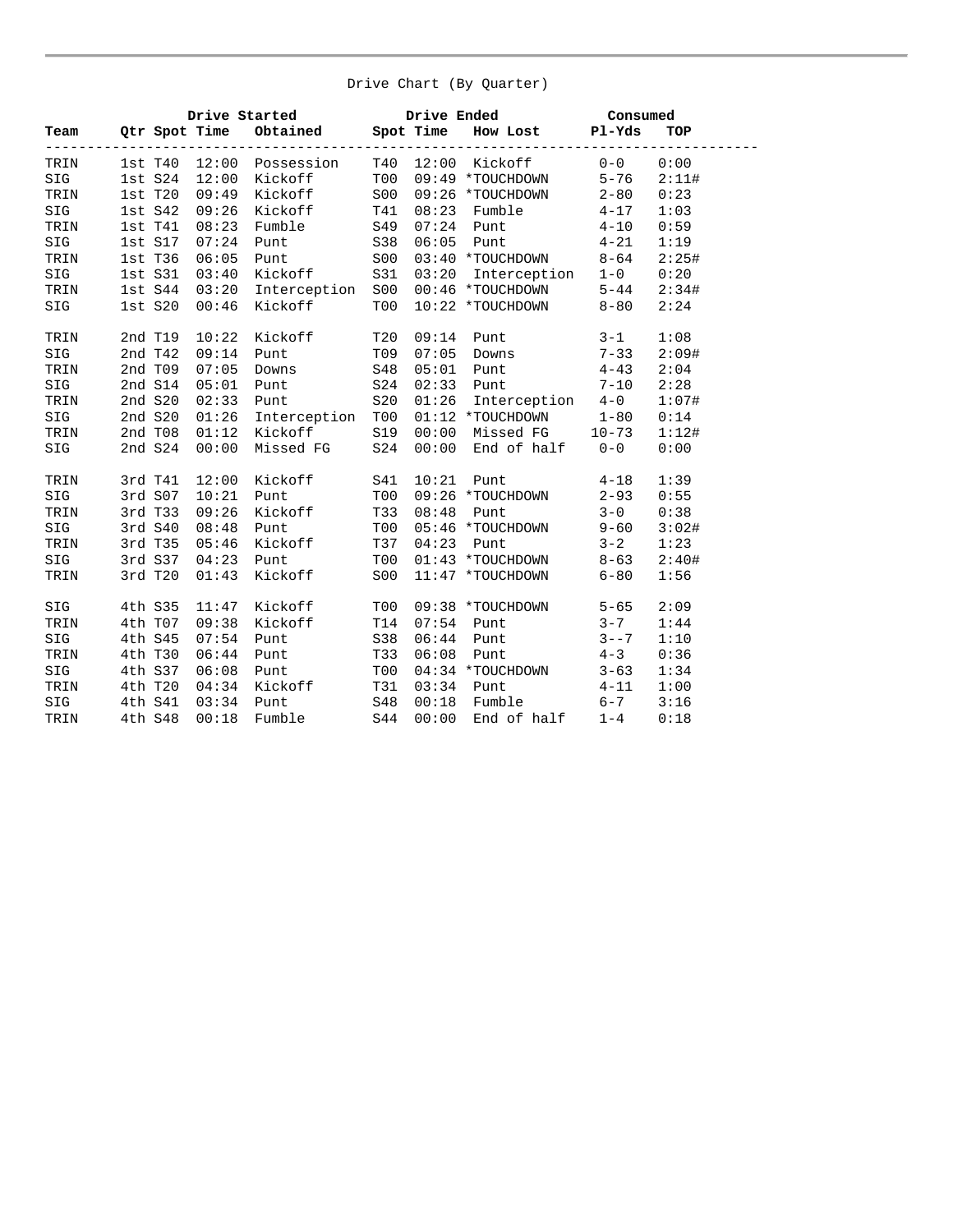### **Defensive Statistics**

#### Defensive Statistics (Final) The Automated ScoreBook Signal Mountain HS vs Trinity Christian (Dec 04, 2010 at Cookeville, Tenn.)

| Signal Mountain HS<br>## Player | Solo | Ast          | Tot          | TFL/Yds |   |         |          |   |   | FF FR-Yd Intc BrUp Blkd Sack/Yds QH         |   |
|---------------------------------|------|--------------|--------------|---------|---|---------|----------|---|---|---------------------------------------------|---|
| 32 Bowman, Zack                 | 5    | 1            | 6            | 1.0/7   |   |         |          |   |   |                                             | 6 |
| Phillips, Reese<br>11           | 5    | $\mathbf{1}$ | 6            |         |   |         |          |   |   |                                             |   |
| Wier, Seth<br>22                | 4    | $\mathbf{1}$ | 5            |         |   |         | $1 - -1$ | 2 |   |                                             |   |
| Queen, Will<br>9                | 4    |              | 4            |         |   |         |          | 1 |   |                                             |   |
| Sawyer, Will<br>79              | 3    | 1            | 4            |         |   |         |          |   |   |                                             | 2 |
| Morgan, Gervell<br>19           | 3    | 1            | 4            | 2.0/23  |   |         |          | 1 |   | 2.0/23                                      | 3 |
| Turnage, Elijah<br>63           | 2    | 1            | 3            |         |   |         |          |   |   |                                             | 4 |
| Chambers, Drew<br>62            | 1    | 2            | 3            |         |   |         |          |   |   |                                             |   |
| 51 Baker, Shea                  | 2    |              | 2            |         |   |         |          |   |   |                                             |   |
| McGhee, Alex<br>6               | 1    | 1            | 2            |         |   |         |          |   |   |                                             |   |
| Garner, Donnie<br>3             | 1    | 1            | 2            |         |   |         |          | 3 | 1 |                                             |   |
| 30 Hall, Mitchell               | 1    |              | 1            |         |   |         |          |   |   |                                             | 1 |
| Price, Andrew<br>2              |      | 1            | 1            |         |   |         |          |   |   |                                             |   |
| 28 Shelton, Cale                |      | $\mathbf{1}$ | 1            |         |   |         |          |   |   |                                             |   |
| 83 Mathis, Jamil                |      |              |              |         |   |         |          | 1 |   |                                             |   |
| Trinity Christian               |      |              |              |         |   |         |          |   |   |                                             |   |
| ## Player                       | Solo | Ast          | Tot          |         |   |         |          |   |   | TFL/Yds FF FR-Yd Intc BrUp Blkd Sack/Yds QH |   |
| 70 Wright, Hayes                | 6    | 8            | 14           | 1.0/5   |   |         |          |   |   |                                             | 1 |
| 10 Yates, Dylan                 | 6    | 6            | 12           | 0.5/2   |   |         |          | 2 | 1 |                                             |   |
| Tomlin, J.J.<br>6               | 4    | 6            | 10           | 0.5/2   |   |         |          |   |   |                                             |   |
| 1<br>Washington, Jabr           | 9    |              | 9            |         |   |         | $1 - 10$ | 2 |   |                                             |   |
| 56 Orange, Davis                | 4    | 5            | 9            |         |   |         |          |   |   |                                             |   |
| 3<br>Spurgeon, Blake            | 3    | 3            | 6            |         | 1 | $1 - 0$ |          |   |   |                                             |   |
| 77 McNatt, John                 | 2    | 3            | 5            |         |   |         |          |   |   |                                             |   |
| Coley, Joseph<br>17             | 3    | $\mathbf{1}$ | 4            |         |   |         |          | 2 |   |                                             |   |
| 26 Hanson, Joey                 | 3    |              | 3            |         | 1 |         |          | 2 |   |                                             |   |
| 45 Rothermel, Thoma             | 1    | 1            | 2            |         |   |         |          |   |   |                                             |   |
| 21 York, Garrett                | 1    | $\mathbf{1}$ | 2            |         |   |         |          |   |   |                                             |   |
| Pratt, Alex<br>7                | 1    | $\mathbf{1}$ | 2            |         |   |         |          |   |   |                                             |   |
| Tatum, Frank<br>65              | 1    |              | 1            |         |   |         |          |   |   |                                             |   |
| 53 Key, Craig                   |      | $\mathbf{1}$ | $\mathbf{1}$ |         |   |         |          |   |   |                                             |   |
| 71 Ward, Christophe             |      |              |              |         |   | $1 - 0$ |          |   |   |                                             |   |

#### **Participation Report**

 Participation Report (Final) The Automated ScoreBook Signal Mountain HS vs Trinity Christian (Dec 04, 2010 at Cookeville, Tenn.) Signal Mountain HS: 1-Hogans,Darien, 2-Price,Andrew, 3-Garner,Donnie, 4-DeWet,Dane, 6-McGhee,Alex, 9- Queen,Will, 11-Phillips,Reese, 14-Whitmire,Hogan, 16-Usher,B.J., 19-Morgan,Gervell, 22-Wier,Seth, 24-Philyaw,Ben, 26-McClellan,James, 28-Shelton,Cale, 30-Hall,Mitchell, 32-Bowman,Zack, 40-Harvey,Taylor, 51-Baker,Shea, 60-Hall,Harrison, 62-Chambers,Drew, 63-Turnage,Elijah, 79-Sawyer,Will, 83-Mathis,Jamil. Trinity Christian: 1-Washington,Jabr, 3-Spurgeon,Blake, 5-Hall,William, 6-Tomlin,J.J., 7-Pratt,Alex, 10-Yates,Dylan, 17-Coley,Joseph, 21-York,Garrett, 26-Hanson,Joey, 45-Rothermel,Thoma, 53-Key,Craig, 56-Orange,Davis, 65-Tatum,Frank,

70-Wright,Hayes, 71-Ward,Christophe, 77-McNatt,John.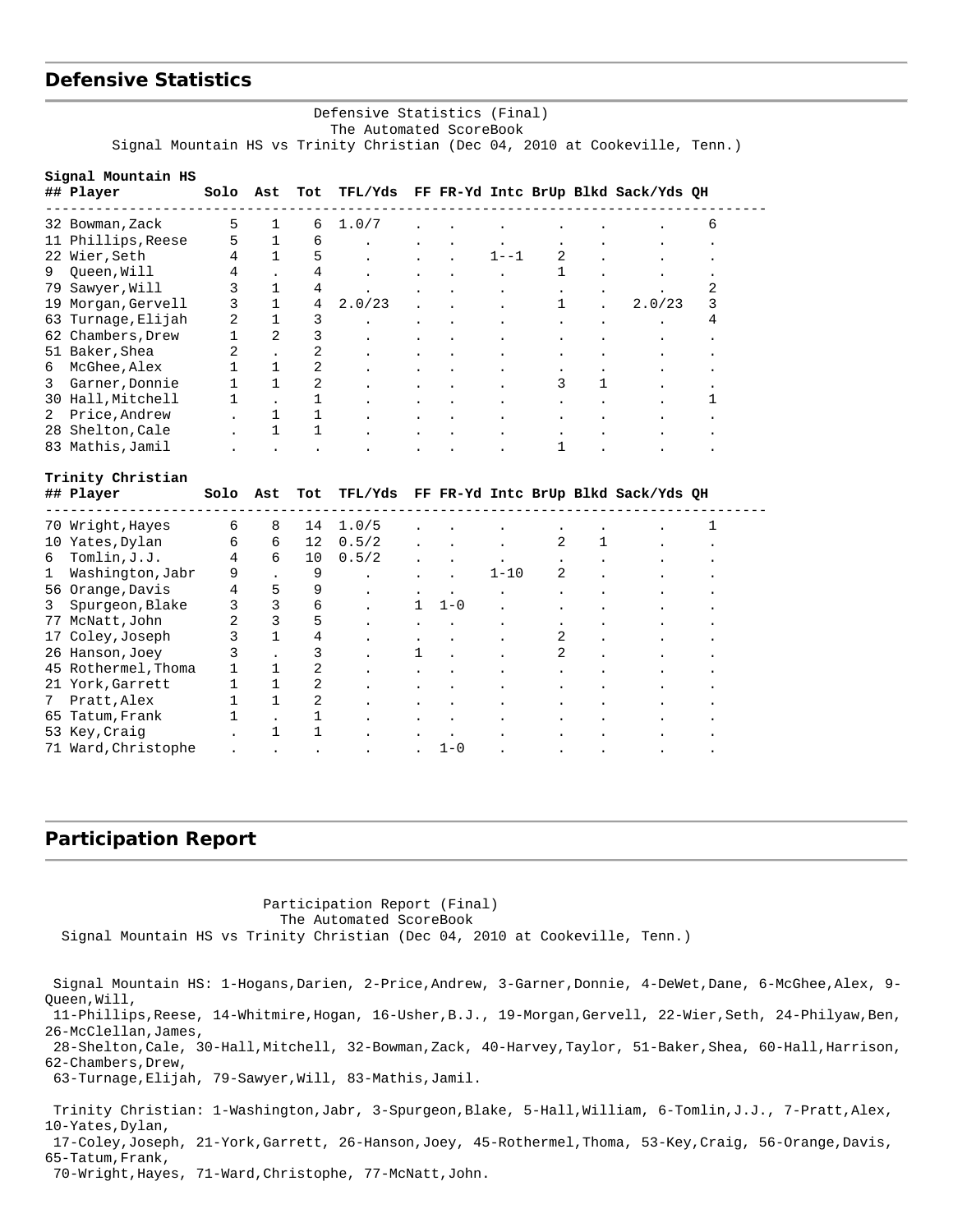#### **Box Score**

 Box Score (Final) Signal Mountain HS vs Trinity Christian (Dec 04, 2010 at Cookeville, Tenn.) **Score by Quarters 1 2 3 4 Score** ----------------- -- -- -- -- ----- Signal Mountain HS.. 7 14 21 14 - 56 Record: (14-0) Trinity Christian... 21 0 0 7 - 28 Record: (9-5) **Scoring Summary:** 1st 09:49 SIG - Morgan,Gervell 1 yd run (DeWet,Dane kick), 5-76 2:11, SIG 7 - TRIN 0 09:26 TRIN - Washington,Jabr 25 yd run (Pratt,Alex kick), 2-80 0:23, SIG 7 - TRIN 7 03:40 TRIN - Hanson,Joey 18 yd pass from Washington,Jabr (Pratt,Alex kick), 8-64 2:25, SIG 7 - TRIN 14 00:46 TRIN - Washington,Jabr 1 yd run (Pratt,Alex kick), 5-44 2:34, SIG 7 - TRIN 21 2nd 10:22 SIG - Garner,Donnie 21 yd run (DeWet,Dane kick), 8-80 2:24, SIG 14 - TRIN 21 01:12 SIG - Queen,Will 80 yd pass from Whitmire,Hogan (DeWet,Dane kick), 1-80 0:14, SIG 21 - TRIN 21 3rd 09:26 SIG - Price,Andrew 88 yd run (DeWet,Dane kick), 2-93 0:55, SIG 28 - TRIN 21 05:46 SIG - Morgan,Gervell 1 yd run (DeWet,Dane kick), 9-60 3:02, SIG 35 - TRIN 21 01:43 SIG - Bowman,Zack 9 yd run (DeWet,Dane kick), 8-63 2:40, SIG 42 - TRIN 21 4th 11:47 TRIN - Hall,William 58 yd pass from Washington,Jabr (Pratt,Alex kick), 6-80 1:56, SIG 42 - TRIN 28 09:38 SIG - Garner,Donnie 38 yd run (DeWet,Dane kick), 5-65 2:09, SIG 49 - TRIN 28 04:34 SIG - Garner,Donnie 42 yd run (DeWet,Dane kick), 3-63 1:34, SIG 56 - TRIN 28 SIG TRIN **FIRST DOWNS................... 25 19 RUSHES-YARDS (NET)............ 59-523 19-58 PASSING YDS (NET)............. 165 372**

| 165          | 372           |
|--------------|---------------|
| $14 - 4 - 1$ | $48 - 20 - 1$ |
| $73 - 688$   | $67 - 430$    |
| $0 - 0$      | $0 - 0$       |
| $3 - 36$     | $1 - 4$       |
| $3 - 63$     | $6 - 49$      |
| $1 - -1$     | $1 - 10$      |
| $3 - 19.3$   | $9 - 34.6$    |
| $3 - 2$      | $0 - 0$       |
| $4 - 57$     | $2 - 12$      |
| 26:54        | 21:06         |
| 3 of 11      | 2 of 12       |
| $3$ of $4$   | $0$ of $1$    |
| $3 - 4$      | $2 - 4$       |
| $2 - 23$     | $0 - 0$       |
|              |               |

**RUSHING:** Signal Mountain HS-Garner,Donnie 18-218; Price,Andrew 8-133; Hall,Mitchell 12-69; Hogans,Darien 3-35; Bowman,Zack 5-33; Whitmire,Hogan 2-16; Morgan,Gervell 5-12; Philyaw,Ben 2-8; Usher,B.J. 2-4; Harvey,Taylor 1-2; McClellan,James 1-minus 2; Hall,Harrison 0-minus 5. Trinity Christian-Washington,Jabr 17-43; Hall,William 1-11; Rothermel,Thoma 1-4.

**PASSING:** Signal Mountain HS-Whitmire,Hogan 4-14-1-165. Trinity Christian-Washington,Jabr 20-48-1-372.

**RECEIVING:** Signal Mountain HS-Queen,Will 2-141; Bowman,Zack 1-21; Phillips,Reese 1-3. Trinity Christian-Hanson,Joey 11-199; Hall,William 6-147; Yates,Dylan 2-19; Spurgeon,Blake 1-7.

**INTERCEPTIONS:** Signal Mountain HS-Wier,Seth 1-minus 1. Trinity Christian-Washington,Jabr 1-10.

**FUMBLES:** Signal Mountain HS-Garner,Donnie 1-1; McClellan,James 1-1; Usher,B.J. 1-0. Trinity Christian-None.

Stadium: Tucker Stadium attendance: 0<br>Kickoff time: Noon End of Game: 2:58 End of Game: 2:58 Total elapsed time: 2:58

Officials: Referee: Dan Holt; Umpire: Sammy Northcutt; Linesman: Jason Hambrick; Line judge: P. Whiteside; Back judge: John Troy; Field judge: S. Trussler ECO; Scorer: Layman-Morris; Temperature: 42 Wind: Calm Weather: Wet & Nasty

Offensive MVP: Donnie Garner (Signal) Defensive MVP: Hayes Wright (Trinity)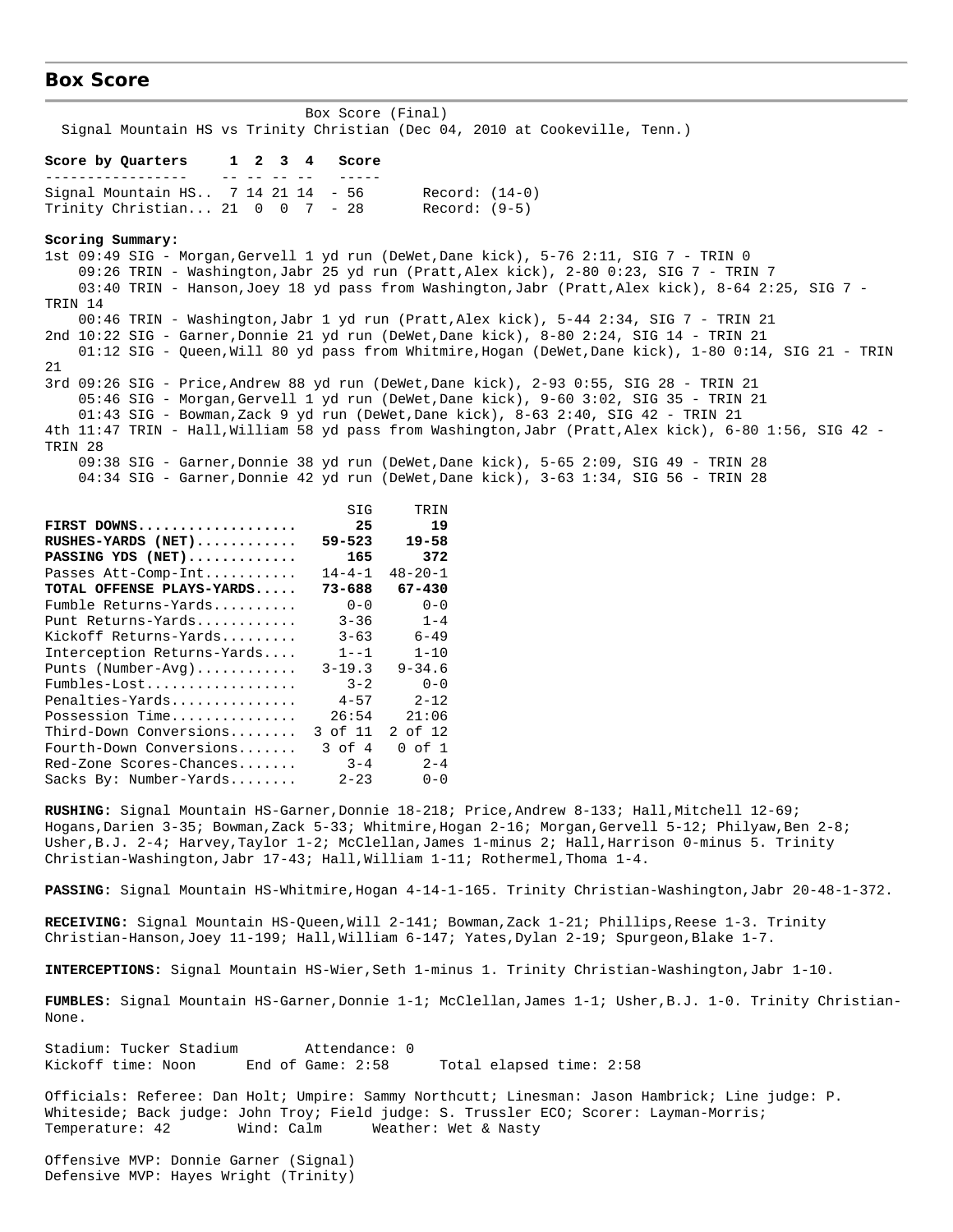Signal Mountain HS vs Trinity Christian (Dec 04, 2010 at Cookeville, Tenn.)

**SACKS (UA-A):** Signal Mountain HS-Morgan,Gervell 2-0. Trinity Christian-None.

**TACKLES (UA-A):** Signal Mountain HS-Phillips,Reese 5-1; Bowman,Zack 5-1; Wier, Seth 4-1; Queen, Will 4-0; Sawyer, Will 3-1; Morgan, Gervell 3-1; Turnage,Elijah 2-1; Chambers,Drew 1-2; Baker,Shea 2-0; McGhee,Alex 1-1;

Garner, Donnie 1-1; Hall, Mitchell 1-0; Price, Andrew 0-1; Shelton, Cale 0-1. Trinity Christian-Wright,Hayes 6-8; Yates,Dylan 6-6; Tomlin,J.J. 4-6; Washington,Jabr 9-0; Orange,Davis 4-5; Spurgeon,Blake 3-3; McNatt,John 2-3; Coley,Joseph 3-1; Hanson,Joey 3-0; York,Garrett 1-1; Pratt,Alex 1-1; Rothermel,Thoma 1-1; Tatum,Frank 1-0; Key,Craig 0-1.

#### **Player participation:**

Signal Mountain HS: 1-Hogans,Darien, 2-Price,Andrew, 3-Garner,Donnie, 4-DeWet,Dane, 6-McGhee,Alex, 9- Queen,Will, 11-Phillips,Reese, 14-Whitmire,Hogan, 16-Usher,B.J., 19-Morgan,Gervell, 22-Wier,Seth, 24-Philyaw,Ben, 26-McClellan,James, 28-Shelton,Cale, 30-Hall,Mitchell, 32-Bowman,Zack, 40-Harvey,Taylor, 51-Baker,Shea, 60-Hall,Harrison, 62-Chambers,Drew, 63-Turnage,Elijah, 79-Sawyer,Will, 83-Mathis,Jamil.

Trinity Christian: 1-Washington,Jabr, 3-Spurgeon,Blake, 5-Hall,William, 6-Tomlin,J.J., 7-Pratt,Alex, 10-Yates,Dylan, 17-Coley,Joseph, 21-York,Garrett, 26-Hanson,Joey, 45-Rothermel,Thoma, 53-Key,Craig, 56-Orange,Davis, 65-Tatum,Frank, 70-Wright,Hayes, 71-Ward,Christophe, 77-McNatt,John.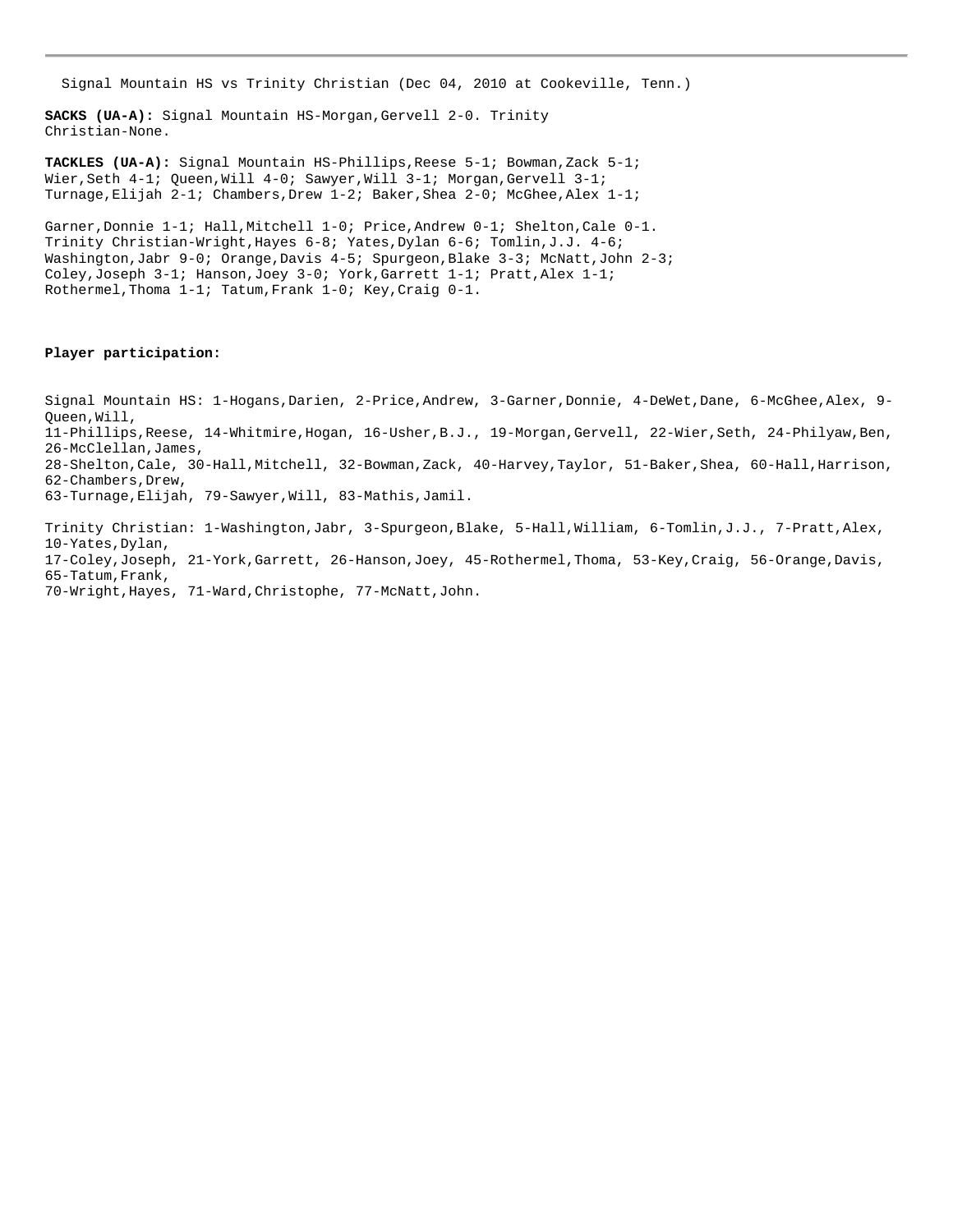# **Play-by-Play Summary (1st Quarter)**

| S 1-10 S40                            | Change of possession, TRIN ball on TRIN40, 1st and 10.                                                                                                                  |
|---------------------------------------|-------------------------------------------------------------------------------------------------------------------------------------------------------------------------|
|                                       |                                                                                                                                                                         |
|                                       | Pratt, Alex kickoff 47 yards to the SIG13, Garner, Donnie return 11 yards                                                                                               |
|                                       | to the SIG24 (Hanson, Joey).                                                                                                                                            |
| S 1-10 S24<br>S 1-10 S24              | SIGNAL MOUNTAIN HS drive start at 12:00.<br>Garner, Donnie rush for 10 yards to the SIG34, 1ST DOWN SIG                                                                 |
|                                       | (McNatt, John).                                                                                                                                                         |
| S 1-10 S34<br>$S$ 2-10 $S34$          | Whitmire, Hogan pass incomplete to McGhee, Alex (Coley, Joseph).<br>Whitmire, Hogan pass complete to Queen, Will for 61 yards to the TRIN5, 1ST                         |
|                                       | <b>DOWN SIG</b> (Washington, Jabr).                                                                                                                                     |
| S 1-G<br>T05                          | Price, Andrew rush for 4 yards to the TRIN1 (Pratt, Alex).                                                                                                              |
| $S2-G$<br>T01                         | Morgan, Gervell rush for 1 yard to the TRINO, TOUCHDOWN, clock 09:49.<br>DeWet, Dane kick attempt good.                                                                 |
|                                       |                                                                                                                                                                         |
|                                       | SIGNAL MOUNTAIN HS 7, TRINITY CHRISTIAN 0                                                                                                                               |
|                                       |                                                                                                                                                                         |
|                                       | --------- 5 plays, 76 yards, TOP 02:11 ---------------                                                                                                                  |
|                                       | DeWet, Dane kickoff 60 yards to the TRINO, touchback.                                                                                                                   |
| T 1-10 T20<br>T 1-10 T20              | TRINITY CHRISTIAN drive start at 09:49.<br>Washington, Jabr pass complete to Hall, William for 55 yards to the SIG25,                                                   |
|                                       | 1ST DOWN TRIN (Garner, Donnie).                                                                                                                                         |
| T 1-10 S25                            | Washington, Jabr rush for 25 yards to the SIGO, 1ST DOWN TRIN,                                                                                                          |
|                                       | TOUCHDOWN, clock 09:26.<br>Pratt, Alex kick attempt good.                                                                                                               |
|                                       |                                                                                                                                                                         |
|                                       | SIGNAL MOUNTAIN HS 7, TRINITY CHRISTIAN 7                                                                                                                               |
|                                       |                                                                                                                                                                         |
|                                       | ------------- 2 plays, 80 yards, TOP 00:23 ---------------                                                                                                              |
|                                       |                                                                                                                                                                         |
|                                       | Pratt, Alex kickoff 53 yards to the SIG7, Garner, Donnie return 35 yards<br>to the SIG42 (Wright, Hayes).                                                               |
| S 1-10 S42                            | SIGNAL MOUNTAIN HS drive start at 09:26.                                                                                                                                |
| S 1-10 S42<br>$S$ 2-1 T <sub>49</sub> | Whitmire, Hogan rush for 9 yards to the TRIN49 (Yates, Dylan).                                                                                                          |
| S 3-1 T49                             | Whitmire, Hogan pass incomplete to Patton, Jon (Coley, Joseph).<br>Bowman, Zack rush for 1 yard to the TRIN48, 1ST DOWN SIG                                             |
|                                       | (Washington, Jabr).                                                                                                                                                     |
| S 1-10 T48                            | Garner, Donnie rush for 7 yards to the TRIN41, fumble forced by Hanson, Joey,<br>fumble by Garner, Donnie recovered by TRIN Spurgeon, Blake at TRIN41<br>(Baker, Shea). |
|                                       | ---- 4 plays, 17 yards, TOP 01:03 ---------------                                                                                                                       |
| T 1-10 T41                            | TRINITY CHRISTIAN drive start at 08:23.                                                                                                                                 |
| T 1-10 T41                            | Washington, Jabr pass complete to Hanson, Joey for 10 yards to the SIG49,                                                                                               |
| T 1-10 S49                            | 1ST DOWN TRIN (Phillips, Reese).<br>Washington, Jabr pass incomplete to Hanson, Joey (Wier, Seth), QB hurry by                                                          |
|                                       | Sawyer, Will.                                                                                                                                                           |
| T 2-10 S49                            | Washington, Jabr pass incomplete to Yates, Dylan.                                                                                                                       |
| T 3-10 S49<br>T 4-10 S49              | Washington, Jabr pass incomplete to Yates, Dylan.<br>Yates, Dylan punt 32 yards to the SIG17, downed.                                                                   |
|                                       | ------------- 4 plays, 10 yards, TOP 00:59 ---------------                                                                                                              |
| S 1-10 S17                            | SIGNAL MOUNTAIN HS drive start at 07:24.                                                                                                                                |
| S 1-10 S17                            | Garner, Donnie rush for 17 yards to the SIG34, 1ST DOWN SIG                                                                                                             |
|                                       | (Washington, Jabr).                                                                                                                                                     |
| S 1-10 S34<br>$S2-8$<br>S36           | Price, Andrew rush for 2 yards to the SIG36 (Wright, Hayes; Tomlin, J.J.).<br>Garner, Donnie rush for 2 yards to the SIG38 (Yates, Dylan).                              |
| $S$ 3-6 $S38$                         | Whitmire, Hogan pass incomplete to Patton, Jon (Yates, Dylan).                                                                                                          |
| $S$ 4-6<br>S38                        | DeWet, Dane punt 26 yards to the TRIN36, downed.                                                                                                                        |
|                                       | --------- 4 plays, 21 yards, TOP 01:19 ---------------                                                                                                                  |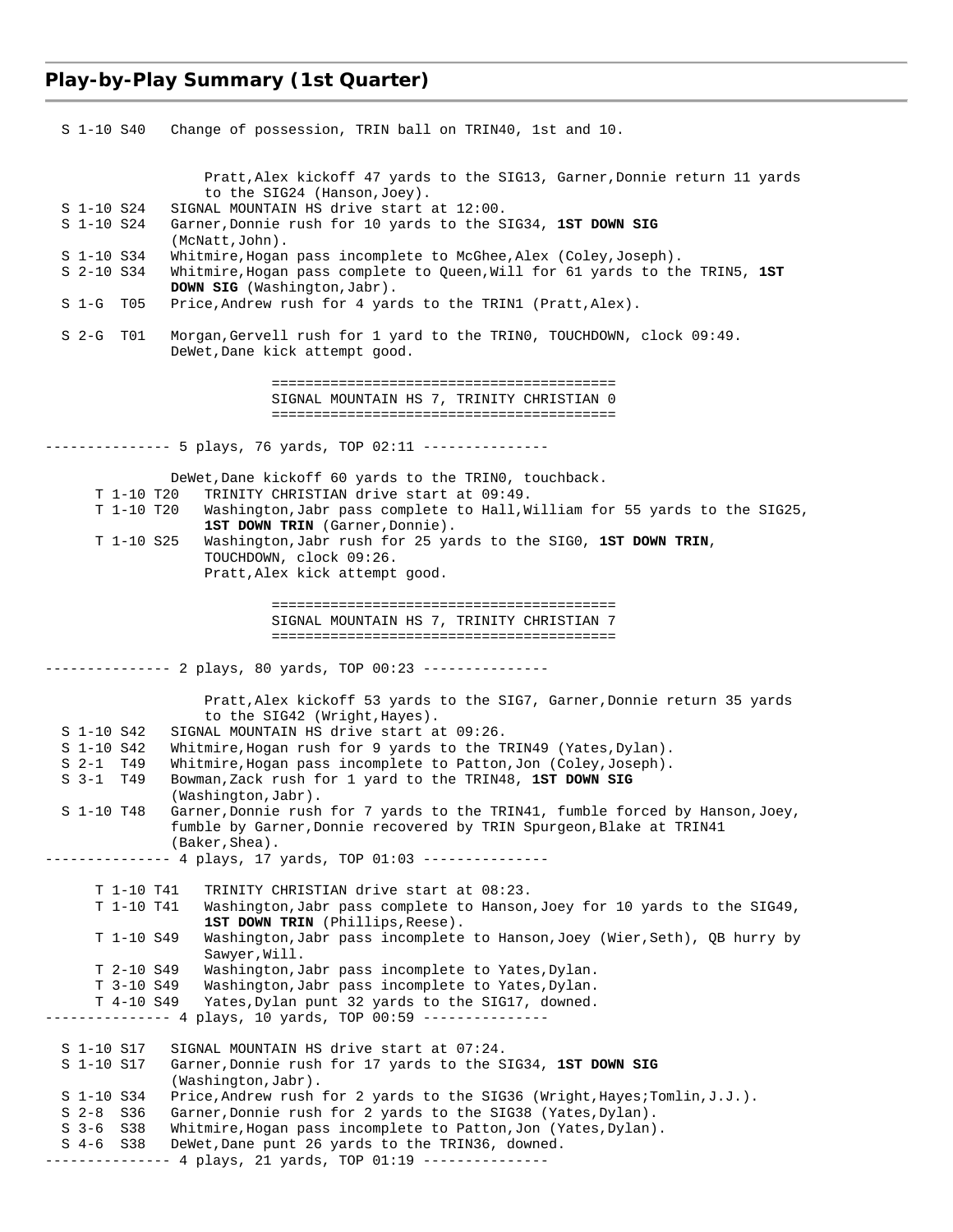T 1-10 T36 TRINITY CHRISTIAN drive start at 06:05. T 1-10 T36 Washington, Jabr pass incomplete to Hall, William (Wier, Seth).<br>T 2-10 T36 Washington, Jabr rush for 8 yards to the TRIN44 (Hall, Mitchel T 2-10 T36 Washington,Jabr rush for 8 yards to the TRIN44 (Hall,Mitchell).<br>T 3-2 T44 Washington,Jabr rush for 3 yards to the TRIN47, 1ST DOWN TRIN Washington, Jabr rush for 3 yards to the TRIN47, 1ST DOWN TRIN (Bowman,Zack). T 1-10 T47 Washington,Jabr pass complete to Yates,Dylan for 5 yards to the SIG48, out-of-bounds. T 2-5 S48 Washington,Jabr pass complete to Hanson,Joey for 26 yards to the SIG22, **1ST DOWN TRIN** (Morgan,Gervell).<br>T 1-10 S22 Washington,Jabr pass incomplete Washington,Jabr pass incomplete to Yates,Dylan (Queen,Will), QB hurry by Sawyer,Will. T 2-10 S22 Washington,Jabr rush for 4 yards to the SIG18 (Phillips, Reese; Chambers, Drew).<br>T 3-6 S18 Timeout Trinity Christian, cloc Timeout Trinity Christian, clock 03:48. T 3-6 S18 Washington,Jabr pass complete to Hanson,Joey for 18 yards to the SIG0, **1ST DOWN TRIN**, TOUCHDOWN, clock 03:40. Pratt,Alex kick attempt good. ========================================== SIGNAL MOUNTAIN HS 7, TRINITY CHRISTIAN 14 ========================================== -------------- 8 plays, 64 yards, TOP 02:25 --------------- Pratt,Alex kickoff 46 yards to the SIG14, Morgan,Gervell return 17 yards to the SIG31 (Wright,Hayes). S 1-10 S31 SIGNAL MOUNTAIN HS drive start at 03:40. S 1-10 S31 Whitmire,Hogan pass intercepted by Washington,Jabr at the TRIN46, Washington, Jabr return 10 yards to the SIG44 (Baker, Shea). -------------- 1 plays, 0 yards, TOP 00:20 --------------- T 1-10 S44 TRINITY CHRISTIAN drive start at 03:20. T 1-10 S44 Washington,Jabr pass complete to Hanson,Joey for 8 yards to the SIG36 (Phillips,Reese). T 2-2 S36 Washington,Jabr rush for 4 yards to the SIG32, **1ST DOWN TRIN** (Chambers,Drew;Bowman,Zack). T 1-10 S32 Washington,Jabr pass complete to Hanson,Joey for 29 yards to the SIG3, 1ST DOWN TRIN (Sawyer, Will; Garner, Donnie). T 1-G S03 Washington,Jabr rush for 2 yards to the SIG1 (Sawyer,Will). T 2-G S01 Washington,Jabr rush for 1 yard to the SIG0, TOUCHDOWN, clock 00:46. Pratt,Alex kick attempt good. ========================================== SIGNAL MOUNTAIN HS 7, TRINITY CHRISTIAN 21 ========================================== -------------- 5 plays, 44 yards, TOP 02:34 --------------- Pratt,Alex kickoff 60 yards to the SIG0, touchback. S 1-10 S20 SIGNAL MOUNTAIN HS drive start at 00:46. S 1-10 S20 Garner,Donnie rush for 8 yards to the SIG28 (Orange,Davis). S 2-2 S28 Hall,Mitchell rush for 4 yards to the SIG32, **1ST DOWN SIG** (Wright,Hayes). ============END OF 1st QUARTER============ SIGNAL MOUNTAIN HS 7, TRINITY CHRISTIAN 21

==========================================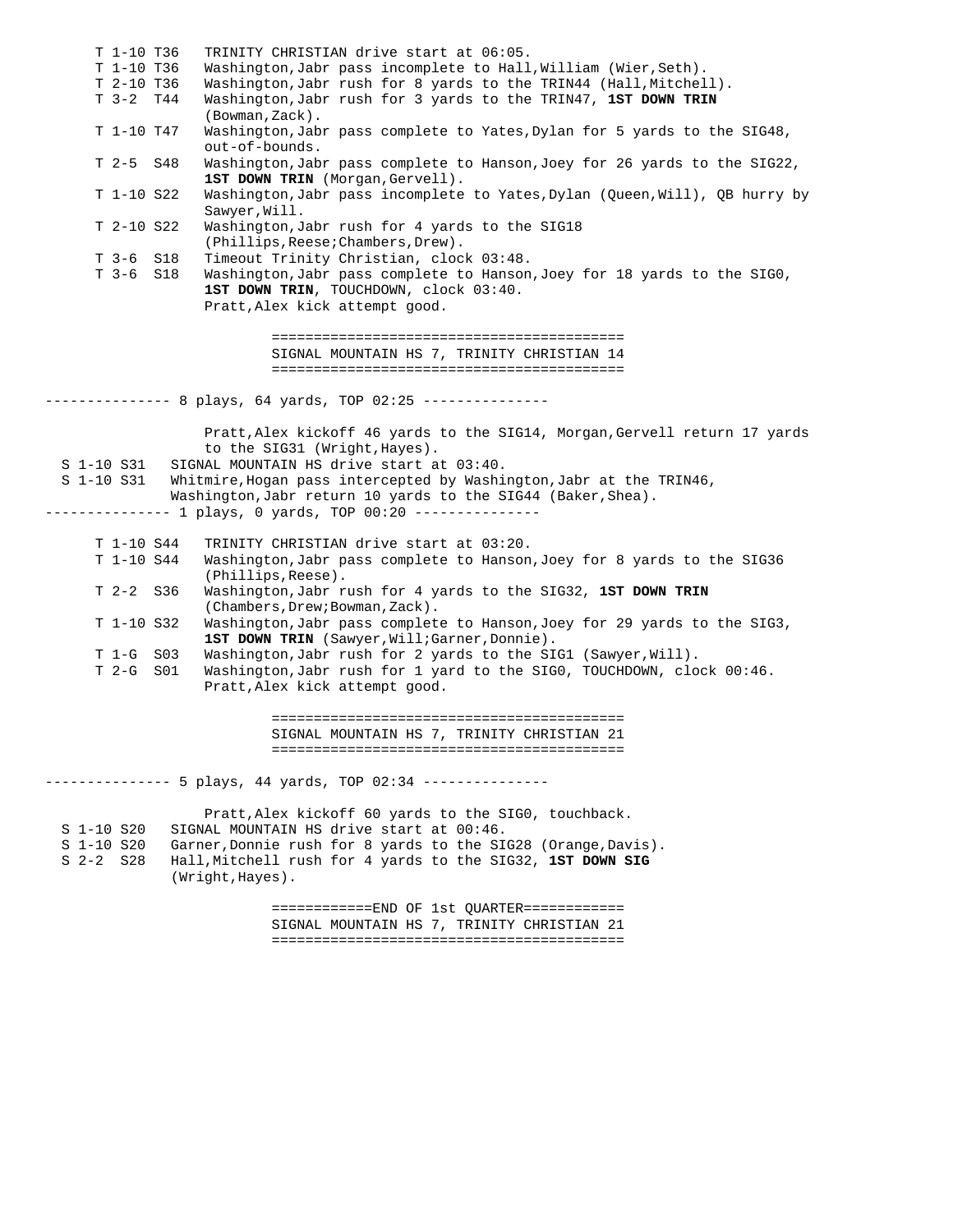# **Play-by-Play Summary (2nd quarter)**

| Start of 2nd quarter, clock 12:00.<br>S 1-10 S32                                                          |
|-----------------------------------------------------------------------------------------------------------|
| S 1-10 S32<br>Hall, Mitchell rush for 9 yards to the SIG41 (Orange, Davis).                               |
| Price, Andrew rush for 13 yards to the TRIN46, 1ST DOWN SIG<br>S 2-1 S41                                  |
| (Coley, Joseph).                                                                                          |
| S 1-10 T46<br>Hall, Mitchell rush for 19 yards to the TRIN27, 1ST DOWN SIG                                |
| $(Washington, Jabr)$ .                                                                                    |
| Hall, Mitchell rush for 3 yards to the TRIN24 (Yates, Dylan).<br>S 1-10 T27                               |
| S 2-7 T24<br>Bowman, Zack rush for 3 yards to the TRIN21 (Yates, Dylan; Wright, Hayes).                   |
| Garner, Donnie rush for 21 yards to the TRINO, 1ST DOWN SIG,<br>S 3-4 T21                                 |
| TOUCHDOWN, clock 10:22.                                                                                   |
| DeWet, Dane kick attempt good.                                                                            |
|                                                                                                           |
|                                                                                                           |
| SIGNAL MOUNTAIN HS 14, TRINITY CHRISTIAN 21                                                               |
|                                                                                                           |
|                                                                                                           |
| ------------- 8 plays, 80 yards, TOP 02:24 ---------------                                                |
|                                                                                                           |
| DeWet, Dane kickoff 41 yards to the TRIN19, Pratt, Alex return 0 yards to the                             |
| TRIN19.                                                                                                   |
| T 1-10 T19<br>TRINITY CHRISTIAN drive start at 10:22.                                                     |
| T 1-10 T19<br>Washington, Jabr pass incomplete to Hanson, Joey.                                           |
| Washington, Jabr pass complete to Hall, William for 1 yard to the TRIN20<br>T 2-10 T19                    |
| (Wier, Seth).                                                                                             |
| T 3-9<br>T20<br>Washington, Jabr pass incomplete to Hall, William, QB hurry by                            |
| Bowman, Zack.                                                                                             |
| $T \quad 4-9$<br>T20<br>Yates, Dylan punt 35 yards to the SIG45, Phillips, Reese return 13 yards          |
| to the TRIN42 (York, Garrett; Rothermel, Thoma).                                                          |
| --------------  3 plays, 1 yards, TOP  01:08 ---------------                                              |
|                                                                                                           |
| S 1-10 T42<br>SIGNAL MOUNTAIN HS drive start at 09:14.                                                    |
| Garner, Donnie rush for 16 yards to the TRIN26, 1ST DOWN SIG<br>S 1-10 T42                                |
| (Spurgeon, Blake).                                                                                        |
| Hall, Mitchell rush for 7 yards to the TRIN19 (Tomlin, $J.J.$ ).<br>S 1-10 T26                            |
| $S2-3$ T19<br>Price, Andrew rush for 6 yards to the TRIN13, 1ST DOWN SIG                                  |
| (Tomlin, J.J.; McNatt, John).                                                                             |
| Hall, Mitchell rush for 7 yards to the TRIN6 (Tomlin, J.J.).<br>S 1-10 T13                                |
| Garner, Donnie rush for 2 yards to the TRIN4 (Spurgeon, Blake; Wright, Hayes).<br>$S2-3$<br>T06           |
| Hall, Mitchell rush for loss of 5 yards to the TRIN9 (Wright, Hayes).<br>S 3-1 T04                        |
| $S$ 4-6<br>T09<br>Whitmire, Hogan pass incomplete to Patton, Jon (Hanson, Joey), QB hurry by              |
|                                                                                                           |
| Wright, Hayes.<br>--------------         7 plays, 33 yards, TOP 02:09 --------------                      |
|                                                                                                           |
| T 1-10 T09<br>TRINITY CHRISTIAN drive start at 07:05.                                                     |
| T 1-10 T09                                                                                                |
| Washington, Jabr pass complete to Hanson, Joey for 52 yards to the SIG39,<br>1ST DOWN TRIN (Queen, Will). |
| T 1-10 S39<br>Washington, Jabr rush for 3 yards to the SIG36 (Bowman, Zack).                              |
| T 2-7 S36<br>PENALTY TRIN delay of game 5 yards to the SIG41.                                             |
| T 2-12 S41<br>Washington, Jabr rush for loss of 7 yards to the SIG48 (Bowman, Zack).                      |
| T 3-19 S48<br>Washington, Jabr pass incomplete to Hanson, Joey, QB hurry by                               |
| Turnage, Elijah.                                                                                          |
| Yates, Dylan punt 34 yards to the SIG14, fair catch by Phillips, Reese.                                   |
| T 4-19 S48<br>-------------    4 plays, 43 yards, TOP 02:04 ---------------                               |
|                                                                                                           |
| S 1-10 S14<br>SIGNAL MOUNTAIN HS drive start at 05:01.                                                    |
| S 1-10 S14<br>Hall, Mitchell rush for 2 yards to the SIG16 (McNatt, John).                                |
| Whitmire, Hogan pass incomplete to Patton, Jon.<br>$S2-8$<br>S16                                          |
| $S3-8$<br>S16<br>Whitmire, Hogan rush for 7 yards to the SIG23 (Orange, Davis; Yates, Dylan).             |
| S 4-1 S 23<br>Timeout Trinity Christian, clock 04:04.                                                     |
| S 4-1<br>S23<br>Garner, Donnie rush for 2 yards to the SIG25, 1ST DOWN SIG                                |
| (Orange, Davis).                                                                                          |
| Garner, Donnie rush for 3 yards to the SIG28 (Tomlin, J.J.).<br>S 1-10 S25                                |
| $S$ 2-7 $S$ 28<br>Bowman, Zack rush for loss of 4 yards to the SIG24 (Tomlin, J.J.; Yates, Dylan).        |
| S 3-11 S24<br>Whitmire, Hogan pass incomplete to Phillips, Reese (Yates, Dylan).                          |
| S 4-11 S24<br>DeWet, Dane punt BLOCKED, recovered by TRIN McNatt, John at SIG20 (blocked by               |
|                                                                                                           |
| Yates, Dylan).<br>-- 7 plays, 10 yards, TOP 02:28 ---------------                                         |
|                                                                                                           |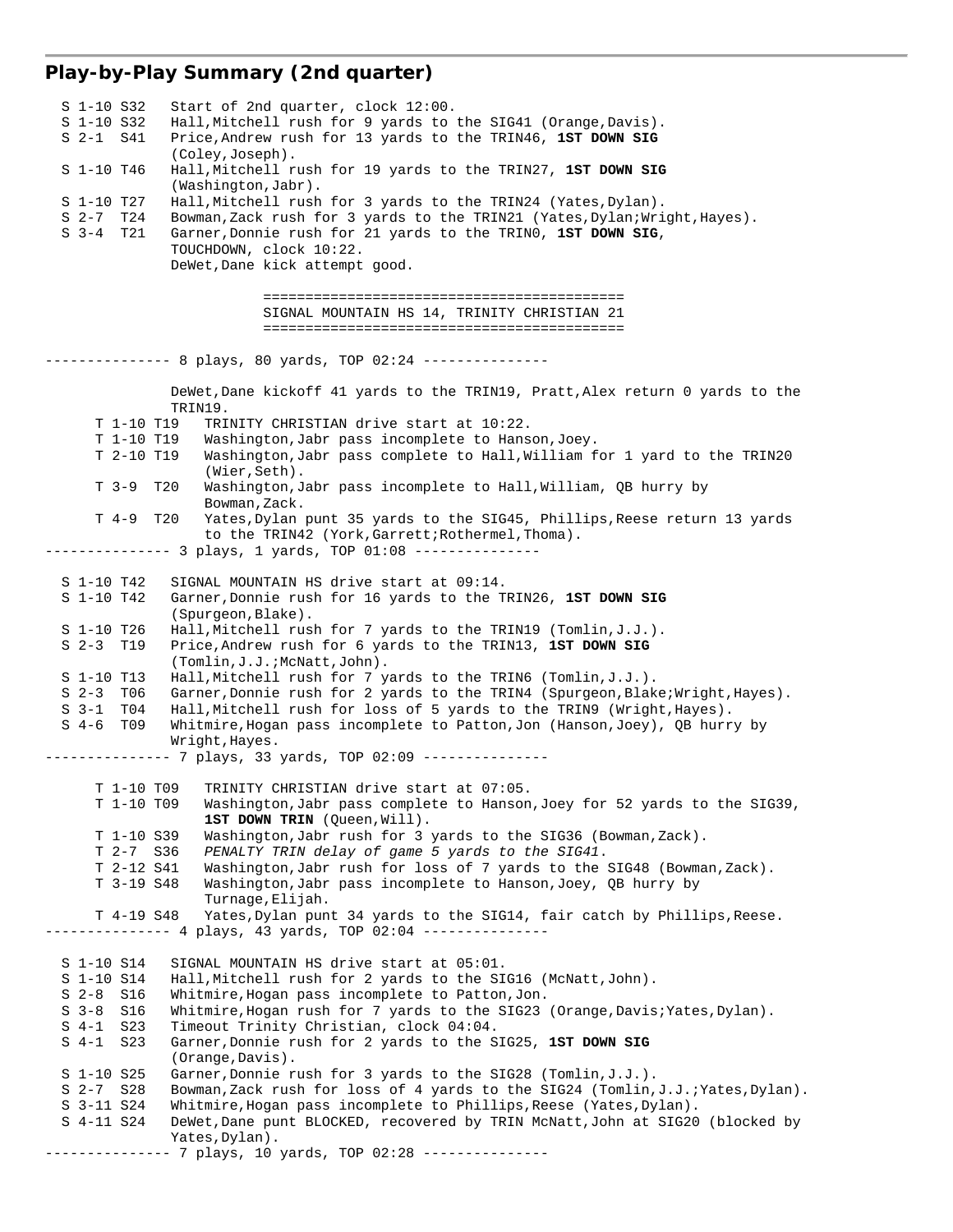T 1-10 S20 TRINITY CHRISTIAN drive start at 02:33. T 1-10 S20 Washington,Jabr pass incomplete to Hall,William, QB hurry by Bowman, Zack. T 2-10 S20 Washington,Jabr pass incomplete to Spurgeon,Blake (Mathis,Jamil), QB hurry by Morgan,Gervell. T 3-10 S20 Washington,Jabr rush for no gain to the SIG20 (Bowman,Zack). T 4-10 S20 Timeout Trinity Christian, clock 01:34. T 4-10 S20 Washington,Jabr pass intercepted by Wier,Seth at the SIG21, Wier,Seth return -1 yards to the SIG20 (Spurgeon,Blake), QB hurry by Morgan,Gervell. -------------- 4 plays, 0 yards, TOP 01:07 --------------- S 1-10 S20 SIGNAL MOUNTAIN HS drive start at 01:26. S 1-10 S20 Whitmire,Hogan pass complete to Queen,Will for 80 yards to the TRIN0, **1ST DOWN SIG**, TOUCHDOWN, clock 01:12. DeWet,Dane kick attempt good. =========================================== SIGNAL MOUNTAIN HS 21, TRINITY CHRISTIAN 21 =========================================== -------------- 1 plays, 80 yards, TOP 00:14 --------------- DeWet,Dane kickoff 57 yards to the TRIN3, Spurgeon,Blake return 5 yards to the TRIN8 (Wier,Seth). T 1-10 T08 TRINITY CHRISTIAN drive start at 01:12. T 1-10 T08 Washington,Jabr rush for 3 yards to the TRIN11 (Bowman,Zack). T 2-7 T11 Timeout Signal Mountain HS, clock 00:52. Washington,Jabr pass complete to Hanson,Joey for 11 yards to the TRIN22, **1ST DOWN TRIN**, out-of-bounds. T 1-10 T22 Washington,Jabr pass complete to Yates,Dylan for 14 yards to the TRIN36, 1ST DOWN TRIN (Queen, Will), QB hurry by Morgan, Gervell. T 1-10 T36 Washington,Jabr pass incomplete to Hanson,Joey. T 2-10 T36 Washington,Jabr pass complete to Hanson,Joey for 13 yards to the TRIN49, 1ST DOWN TRIN (Phillips, Reese). T 1-10 T49 Washington,Jabr pass complete to Hanson,Joey for 16 yards to the SIG35, **1ST DOWN TRIN** (Phillips,Reese). T 1-10 S35 Timeout Signal Mountain HS, clock 00:15. T 1-10 S35 Washington,Jabr pass complete to Hanson,Joey for 9 yards to the SIG26. T 2-1 S26 Washington,Jabr pass complete to Hanson,Joey for 7 yards to the SIG19, **1ST DOWN TRIN**. T 1-10 S19 Washington,Jabr pass incomplete. T 2-10 S19 Pratt,Alex field goal attempt from 36 BLOCKED, recovered by SIG Turnage,Elijah at SIG24 spot at SIG24, clock 00:00 (blocked by Garner,Donnie), Turnage,Elijah for 36 yards to the TRIN40 (Coley,Joseph). --------------- 10 plays, 73 yards, TOP 01:12 --------------- S 1-10 T40 End of half, clock 00:00.

> ============END OF 2nd QUARTER============= SIGNAL MOUNTAIN HS 21, TRINITY CHRISTIAN 21 ===========================================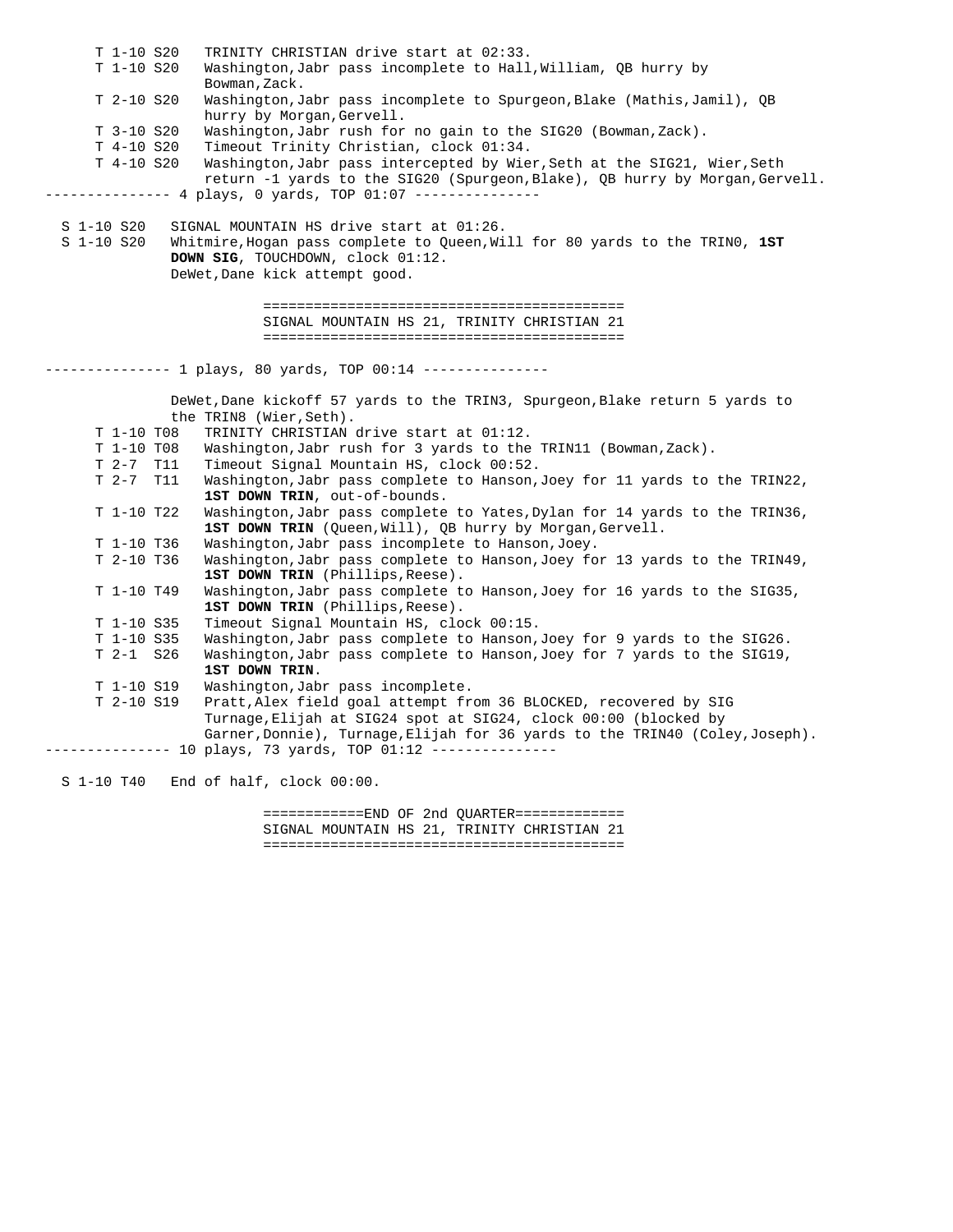# **Play-by-Play Summary (3rd quarter)**

| S 1-10 T40<br>Start of 3rd quarter, clock 12:00.                                                                                                                                                                                                                                                                                                                                                                                                                                                                                                                                                                                                                                                                                                                                                                                                                                                                                                                                                                                                   |
|----------------------------------------------------------------------------------------------------------------------------------------------------------------------------------------------------------------------------------------------------------------------------------------------------------------------------------------------------------------------------------------------------------------------------------------------------------------------------------------------------------------------------------------------------------------------------------------------------------------------------------------------------------------------------------------------------------------------------------------------------------------------------------------------------------------------------------------------------------------------------------------------------------------------------------------------------------------------------------------------------------------------------------------------------|
| DeWet, Dane kickoff 15 yards to the TRIN25, Rothermel, Thoma return 16 yards<br>to the TRIN41 (Wier, Seth; Morgan, Gervell).<br>TRINITY CHRISTIAN drive start at 12:00.<br>T 1-10 T41<br>T 1-10 T41<br>Washington, Jabr rush for 17 yards to the SIG42, 1ST DOWN TRIN<br>(Oneen, Will).<br>Washington, Jabr pass incomplete to Spurgeon, Blake, QB hurry by<br>T 1-10 S42<br>Bowman, Zack.<br>Washington, Jabr rush for 1 yard to the SIG41 (Turnage, Elijah).<br>T 2-10 S42<br>Washington, Jabr pass incomplete to Hanson, Joey.<br>T 3-9 S41<br>Yates, Dylan punt 34 yards to the SIG7, out-of-bounds.<br>T 4-9 S41<br>------- 4 plays, 18 yards, TOP 01:39 ---------------                                                                                                                                                                                                                                                                                                                                                                      |
| S 1-10 S07<br>SIGNAL MOUNTAIN HS drive start at 10:21.<br>S 1-10 S07<br>Garner, Donnie rush for 5 yards to the SIG12 (Orange, Davis; Wright, Hayes).<br>S 2-5 S12<br>Price, Andrew rush for 88 yards to the TRINO, 1ST DOWN SIG, TOUCHDOWN,<br>$clock$ $09:26$ .<br>DeWet, Dane kick attempt good.                                                                                                                                                                                                                                                                                                                                                                                                                                                                                                                                                                                                                                                                                                                                                 |
| SIGNAL MOUNTAIN HS 28, TRINITY CHRISTIAN 21                                                                                                                                                                                                                                                                                                                                                                                                                                                                                                                                                                                                                                                                                                                                                                                                                                                                                                                                                                                                        |
|                                                                                                                                                                                                                                                                                                                                                                                                                                                                                                                                                                                                                                                                                                                                                                                                                                                                                                                                                                                                                                                    |
| ---------- 2 plays, 93 yards, TOP 00:55 ---------------                                                                                                                                                                                                                                                                                                                                                                                                                                                                                                                                                                                                                                                                                                                                                                                                                                                                                                                                                                                            |
| DeWet, Dane kickoff 35 yards to the TRIN25, Rothermel, Thoma return 8 yards to<br>the TRIN33 (Turnage, Elijah; Shelton, Cale).<br>TRINITY CHRISTIAN drive start at 09:26.<br>T 1-10 T33<br>T 1-10 T33<br>Washington, Jabr pass incomplete to Spurgeon, Blake.<br>T 2-10 T33<br>Washington, Jabr pass incomplete to Hanson, Joey (Garner, Donnie), QB hurry<br>by Turnage, Elijah.<br>T 3-10 T33<br>Washington, Jabr pass incomplete to Hanson, Joey (Garner, Donnie).<br>T 4-10 T33<br>Yates, Dylan punt 36 yards to the SIG31, Phillips, Reese return 9 yards to<br>the SIG40 (York, Garrett).<br>------------- 3 plays, 0 yards, TOP 00:38 --------------                                                                                                                                                                                                                                                                                                                                                                                        |
| SIGNAL MOUNTAIN HS drive start at 08:48.<br>S 1-10 S40<br>Hogans, Darien rush for 2 yards to the SIG42 (Spurgeon, Blake; Orange, Davis).<br>S 1-10 S40<br>Hall, Mitchell rush for 3 yards to the SIG45 (Tomlin, J.J.).<br>$S$ 2-8 $S$ 42<br>Garner, Donnie rush for 3 yards to the SIG48 (Coley, Joseph).<br>$S$ 3-5 $S$ 45<br>Timeout Signal Mountain HS, clock 07:10.<br>$S$ 4-2 $S$ 48<br>$S$ 4-2 $S48$<br>Morgan, Gervell rush for 4 yards to the TRIN48, 1ST DOWN SIG<br>(Yates, Dylan).<br>Whitmire, Hogan pass incomplete to Phillips, Reese (Washington, Jabr).<br>S 1-10 T48<br>S 2-10 T48<br>Garner, Donnie rush for 24 yards to the TRIN24, 1ST DOWN SIG<br>(Washington, Jabr).<br>S 1-10 T24<br>Hogans, Darien rush for 2 yards to the TRIN22 (Yates, Dylan; Coley, Joseph).<br>$S2-8$<br>T22<br>Whitmire, Hogan pass complete to Bowman, Zack for 21 yards to the TRIN1,<br>1ST DOWN SIG (Hanson, Joey).<br>$S$ 1-G<br>Morgan, Gervell rush for 1 yard to the TRINO, TOUCHDOWN, clock 05:46.<br>T01<br>DeWet, Dane kick attempt good. |
| SIGNAL MOUNTAIN HS 35, TRINITY CHRISTIAN 21                                                                                                                                                                                                                                                                                                                                                                                                                                                                                                                                                                                                                                                                                                                                                                                                                                                                                                                                                                                                        |
|                                                                                                                                                                                                                                                                                                                                                                                                                                                                                                                                                                                                                                                                                                                                                                                                                                                                                                                                                                                                                                                    |
| --------- 9 plays, 60 yards, TOP 03:02 ---------------                                                                                                                                                                                                                                                                                                                                                                                                                                                                                                                                                                                                                                                                                                                                                                                                                                                                                                                                                                                             |
| DeWet, Dane kickoff 57 yards to the TRIN3, Spurgeon, Blake return 17 yards to<br>the TRIN20 (McGhee, Alex; Price, Andrew), PENALTY SIG face mask 15 yards to<br>the TRIN35, 1st and 10, TRIN ball on TRIN35.<br>TRINITY CHRISTIAN drive start at 05:46.<br>T 1-10 T35<br>Washington, Jabr pass incomplete to Hall, William.<br>T 1-10 T35<br>Washington, Jabr rush for 2 yards to the TRIN37 (Turnage, Elijah).<br>T 2-10 T35<br>Washington, Jabr pass incomplete to Hanson, Joey (Garner, Donnie), QB hurry<br>$T$ 3-8 $T$ 37<br>by Turnage, Elijah.                                                                                                                                                                                                                                                                                                                                                                                                                                                                                              |

T 4-8 T37 Yates,Dylan punt 40 yards to the SIG23, Phillips,Reese return 14 yards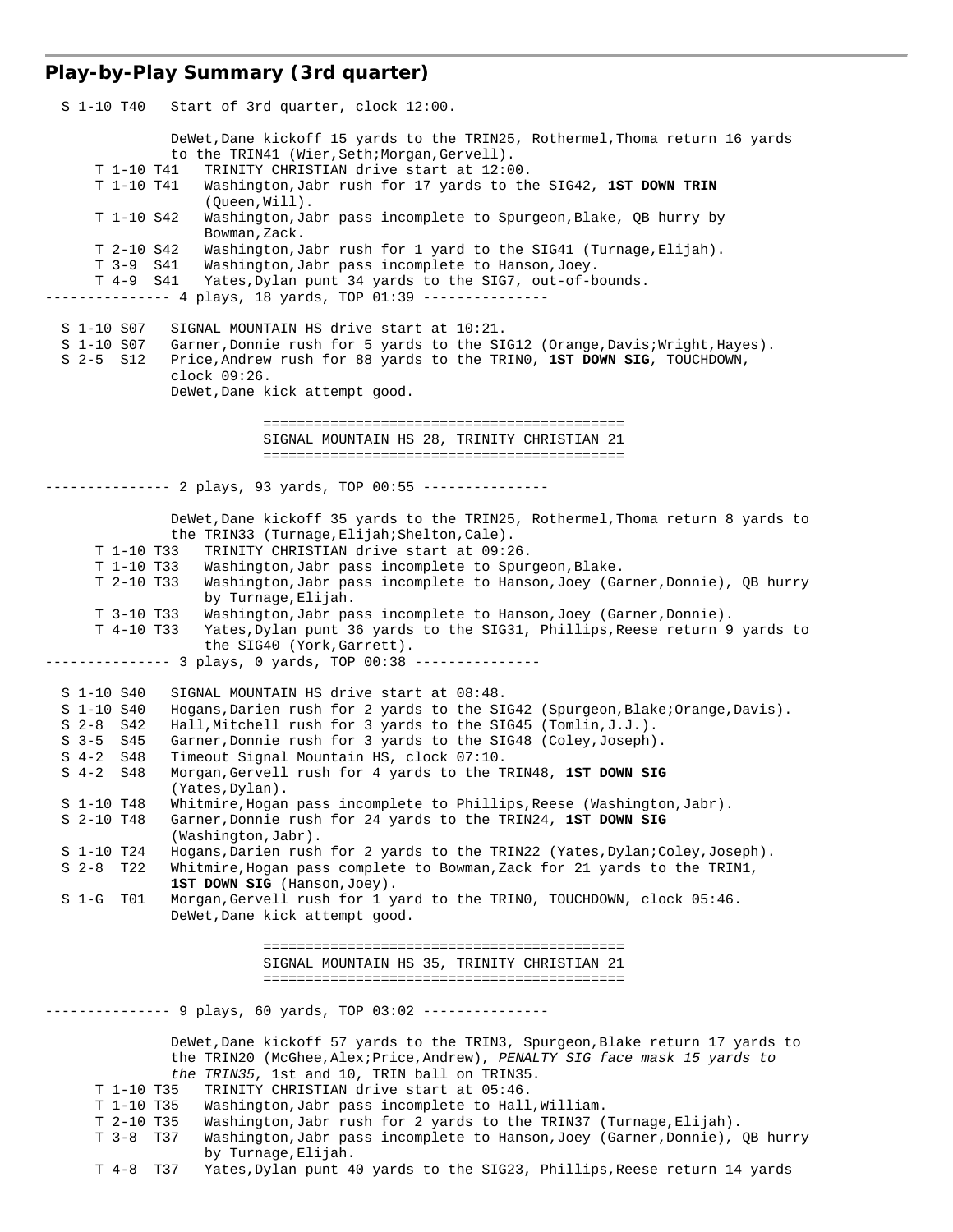to the SIG37 (Tatum,Frank), *PENALTY TRIN IF declined*. -------------- 3 plays, 2 yards, TOP 01:23 --------------- S 1-10 S37 SIGNAL MOUNTAIN HS drive start at 04:23. S 1-10 S37 Garner,Donnie rush for 9 yards to the SIG46 (Washington,Jabr). S 2-1 S46 Price,Andrew rush for 8 yards to the TRIN46, **1ST DOWN SIG** (Washington,Jabr). S 1-10 T46 Whitmire,Hogan pass incomplete to Patton,Jon (Washington,Jabr). S 2-10 T46 Garner, Donnie rush for 2 yards to the TRIN44 (Key, Craig; Wright, Hayes). S 3-8 T44 Morgan, Gervell rush for 4 yards to the TRIN40 (Yates, Dylan; Wright, Hayes). S 4-4 T40 Garner,Donnie rush for 7 yards to the TRIN33, **1ST DOWN SIG** (Washington,Jabr). S 1-10 T33 Bowman,Zack rush for 24 yards to the TRIN9, **1ST DOWN SIG** (Yates,Dylan). S 1-G T09 Bowman,Zack rush for 9 yards to the TRIN0, TOUCHDOWN, clock 01:43. DeWet,Dane kick attempt good.

> =========================================== SIGNAL MOUNTAIN HS 42, TRINITY CHRISTIAN 21 ===========================================

-------------- 8 plays, 63 yards, TOP 02:40 ---------------

DeWet,Dane kickoff 60 yards to the TRINO, touchback.<br>T 1-10 T20 TRINITY CHRISTIAN drive start at 01:43.

- TRINITY CHRISTIAN drive start at 01:43.
- T 1-10 T20 Washington,Jabr pass complete to Hall,William for 8 yards to the TRIN28 (Phillips,Reese).
- T 2-2 T28 Washington,Jabr pass complete to Hall,William for 3 yards to the TRIN31, 1ST DOWN TRIN (Chambers, Drew).
- T 1-10 T31 Washington,Jabr pass incomplete to Hall,William, QB hurry by Turnage,Elijah.
- T 2-10 T31 Washington,Jabr pass complete to Hall,William for 22 yards to the SIG47, 1ST DOWN TRIN (Wier, Seth), QB hurry by Bowman, Zack.
- T 1-10 S47 Washington,Jabr sacked for loss of 11 yards to the TRIN42 (Morgan,Gervell).

 ============END OF 3rd QUARTER============= SIGNAL MOUNTAIN HS 42, TRINITY CHRISTIAN 21 ===========================================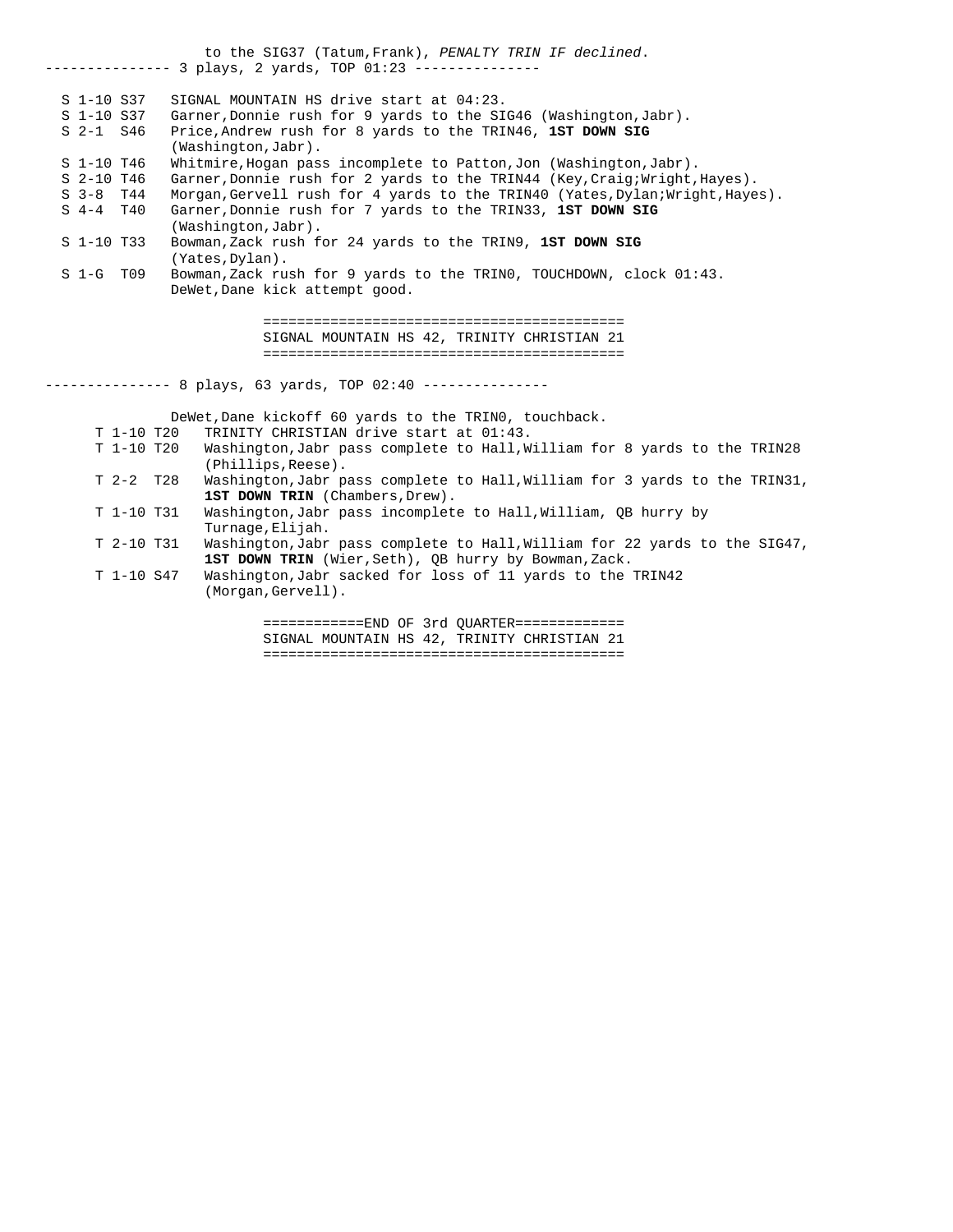# **Play-by-Play Summary (4th quarter)**

| T 2-21 T42<br>Start of 4th quarter, clock 12:00.<br>T 2-21 T42<br>Washington, Jabr pass complete to Hall, William for 58 yards to the SIGO,                            |
|------------------------------------------------------------------------------------------------------------------------------------------------------------------------|
| 1ST DOWN TRIN, TOUCHDOWN, clock 11:47.                                                                                                                                 |
| Pratt, Alex kick attempt good.                                                                                                                                         |
|                                                                                                                                                                        |
| SIGNAL MOUNTAIN HS 42, TRINITY CHRISTIAN 28                                                                                                                            |
|                                                                                                                                                                        |
| ------------ 6 plays, 80 yards, TOP 01:56 ---------------                                                                                                              |
| Pratt, Alex kickoff 38 yards to the SIG22, out-of-bounds, SIG ball on<br>SIG35.                                                                                        |
| S 1-10 S35<br>SIGNAL MOUNTAIN HS drive start at 11:47.<br>S 1-10 S35<br>Hall, Mitchell rush for 13 yards to the SIG48, 1ST DOWN SIG                                    |
| (Wright, Hayes).<br>S 1-10 S48<br>Hall, Mitchell rush for 2 yards to the 50 yardline                                                                                   |
| (Yates, Dylan; Wright, Hayes).                                                                                                                                         |
| $S2-8$<br>S50<br>Price, Andrew rush for 9 yards to the TRIN41, 1ST DOWN SIG<br>(Orange, Davis).                                                                        |
| S 1-10 T41<br>Price, Andrew rush for 3 yards to the TRIN38 (Wright, Hayes; Tomlin, $J.J.$ ).                                                                           |
| $S$ 2-7 T38<br>Garner, Donnie rush for 38 yards to the TRINO, 1ST DOWN SIG,<br>TOUCHDOWN, clock 09:38.                                                                 |
| DeWet, Dane kick attempt good.                                                                                                                                         |
|                                                                                                                                                                        |
| SIGNAL MOUNTAIN HS 49, TRINITY CHRISTIAN 28                                                                                                                            |
|                                                                                                                                                                        |
| ----------- 5 plays, 65 yards, TOP 02:09 ---------------                                                                                                               |
| DeWet, Dane kickoff 49 yards to the TRIN11, Washington, Jabr return 3 yards to                                                                                         |
| the TRIN14 (McGhee, Alex), PENALTY TRIN unsportsmanlike conduct 7 yards to<br>the TRIN7, 1st and 10, TRIN ball on TRIN7.                                               |
| TRINITY CHRISTIAN drive start at 09:38.<br>T 1-10 T07                                                                                                                  |
| T 1-10 TO7<br>Washington, Jabr pass incomplete to Hanson, Joey, QB hurry by Bowman, Zack.                                                                              |
| Washington, Jabr pass complete to Spurgeon, Blake for 7 yards to the<br>T 2-10 T07<br>TRIN14 (Wier, Seth).                                                             |
| Washington, Jabr rush for no gain to the TRIN14 (Sawyer, Will).<br>T 3-3 T14                                                                                           |
| T 4-3 T14<br>Yates, Dylan punt 42 yards to the SIG44, downed.<br>-------- 3 plays, 7 yards, TOP 01:44 ---------------                                                  |
|                                                                                                                                                                        |
| SIGNAL MOUNTAIN HS drive start at 07:54.<br>S 1-10 S44<br>S 1-10 S44<br>SIG ball on SIG45.                                                                             |
| S 1-10 S45<br>Whitmire, Hogan pass incomplete to McGhee, Alex (Hanson, Joey).                                                                                          |
| S 2-10 S45<br>PENALTY SIG sideline interference 15 yards to the SIG30.<br>$S$ 2-25 $S30$                                                                               |
| Hall, Mitchell rush for 5 yards to the SIG35 (Tomlin, J.J.; McNatt, John).<br>Whitmire, Hogan pass complete to Phillips, Reese for 3 yards to the SIG38<br>$S3-20 S35$ |
| (Yates, Dylan).                                                                                                                                                        |
| S 4-17 S38<br>DeWet, Dane punt 32 yards to the TRIN30, downed.<br>----------- 3 plays, minus 7 yards, TOP 01:10 ---------------                                        |
|                                                                                                                                                                        |
| T 1-10 T30<br>TRINITY CHRISTIAN drive start at 06:44.<br>T 1-10 T30<br>Washington, Jabr pass incomplete to Hanson, Joey.                                               |
| T 2-10 T30<br>Washington, Jabr pass incomplete to Hanson, Joey.                                                                                                        |
| Washington, Jabr sacked for loss of 12 yards to the TRIN18<br>T 3-10 T30                                                                                               |
| (Morgan, Gervell), PENALTY SIG face mask 15 yards to the TRIN33.<br>T 3-7 T33<br>$3rd$ and $7.$                                                                        |
| T33<br>$T-3-7$<br>Washington, Jabr pass incomplete to Hanson, Joey.                                                                                                    |
| T33<br>4th and 7.<br>$T \quad 4-7$<br>$T \quad 4-7$<br>T33<br>Yates, Dylan punt 30 yards to the SIG37, out-of-bounds.                                                  |
| ----------- 4 plays, 3 yards, TOP 00:36 ---------------                                                                                                                |
| SIGNAL MOUNTAIN HS drive start at 06:08.<br>S 1-10 S37                                                                                                                 |
| Hogans, Darien rush for 31 yards to the TRIN32, 1ST DOWN SIG<br>S 1-10 S37                                                                                             |
| (Washington, Jabr).<br>Morgan, Gervell rush for 2 yards to the TRIN30 (Tomlin, J.J. ; McNatt, John).<br>S 1-10 T32                                                     |
| $S$ 2-8 T30<br>Thomas, Caden rush for loss of 2 yards to the TRIN32 (McNatt, John),                                                                                    |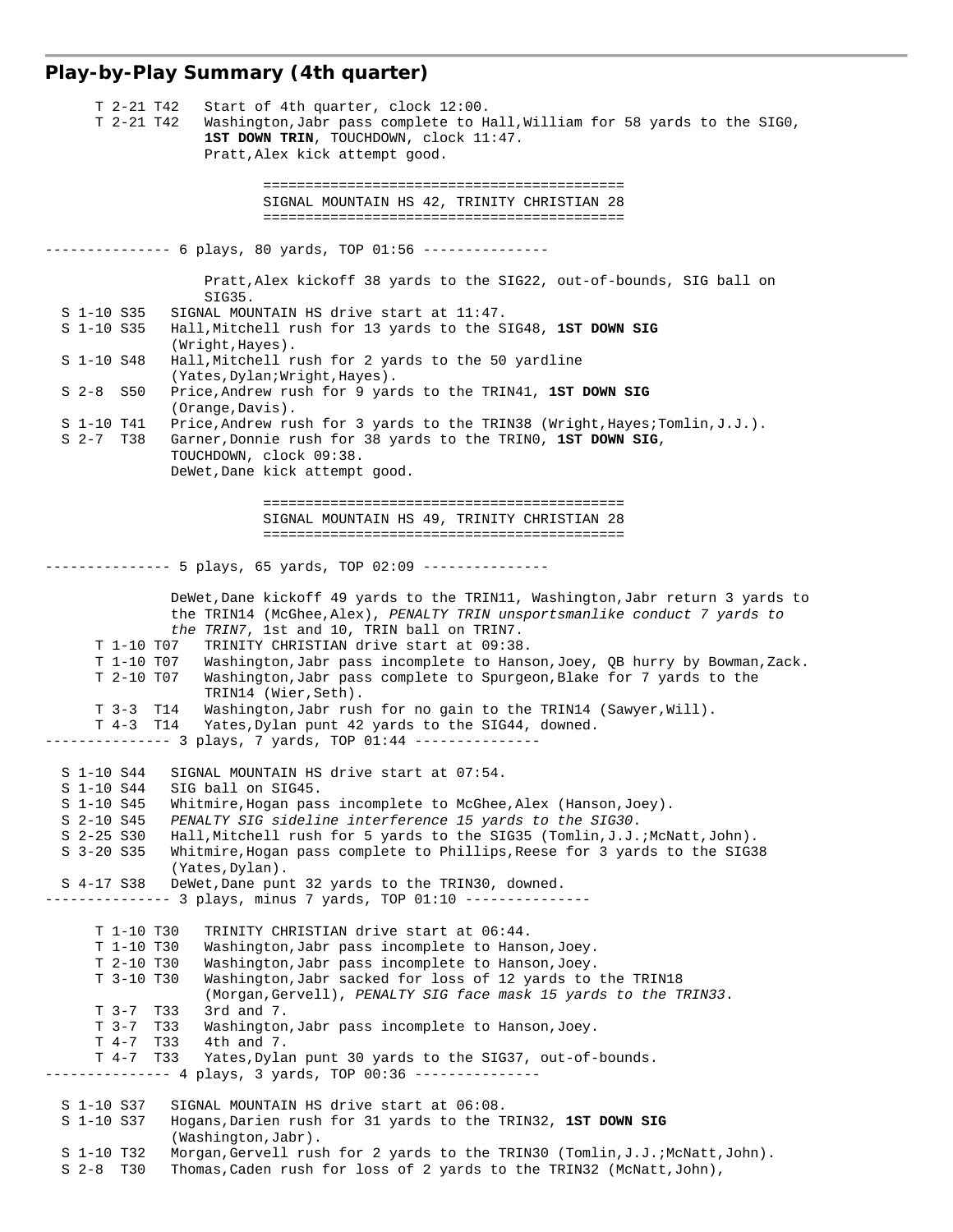*PENALTY SIG holding 12 yards to the TRIN42*, NO PLAY. S 2-20 T42 Garner,Donnie rush for 42 yards to the TRIN0, **1ST DOWN SIG**, TOUCHDOWN, clock 04:34. DeWet,Dane kick attempt good. =========================================== SIGNAL MOUNTAIN HS 56, TRINITY CHRISTIAN 28 =========================================== -------------- 3 plays, 63 yards, TOP 01:34 --------------- DeWet,Dane kickoff 60 yards to the TRIN0, touchback. T 1-10 T20 TRINITY CHRISTIAN drive start at 04:34. Hall, William rush for 11 yards to the TRIN31, 1ST DOWN TRIN (Queen,Will). T 1-10 T31 Washington,Jabr pass incomplete to Hall,William, QB hurry by Bowman,Zack. T 2-10 T31 Washington,Jabr pass incomplete to Hillingsworth,A, QB hurry by Hall,Mitchell. T 3-10 T31 Washington,Jabr pass incomplete to Spurgeon,Blake (Morgan,Gervell). T 4-10 T31 Yates,Dylan punt 28 yards to the SIG41, fair catch by Phillips,Reese. -------------- 4 plays, 11 yards, TOP 01:00 ------------- S 1-10 S41 SIGNAL MOUNTAIN HS drive start at 03:34. S 1-10 S41 Harvey,Taylor rush for 2 yards to the SIG43 (Wright,Hayes). S 2-8 S43 Philyaw,Ben rush for 7 yards to the 50 yardline (Pratt,Alex;Orange,Davis). S 3-1 S50 Usher,B.J. rush for 2 yards to the TRIN48, **1ST DOWN SIG** (Spurgeon,Blake;Orange,Davis). S 1-10 T48 Usher,B.J. rush for 1 yard to the TRIN47, fumble forced by Spurgeon,Blake, fumble by Usher,B.J. recovered by SIG Hall,Harrison at TRIN46, Hall,Harrison for loss of 5 yards to the SIG49. S 2-13 S49 Philyaw,Ben rush for 1 yard to the 50 yardline (Rothermel,Thoma). S 3-12 S50 McClellan,James rush for loss of 3 yards to the SIG47, fumble by McClellan,James recovered by TRIN Ward,Christophe at SIG48. -------------- 6 plays, 7 yards, TOP 03:16 --------------- T 1-10 S48 TRINITY CHRISTIAN drive start at 00:18. T 1-10 S48 Rothermel, Thoma rush for 4 yards to the SIG44 (Sawyer, Will). T 2-6 S44 End of game, clock 00:00. -------------- 1 plays, 4 yards, TOP 00:18 ---------------================FINAL SCORE================

 SIGNAL MOUNTAIN HS 56, TRINITY CHRISTIAN 28 ===========================================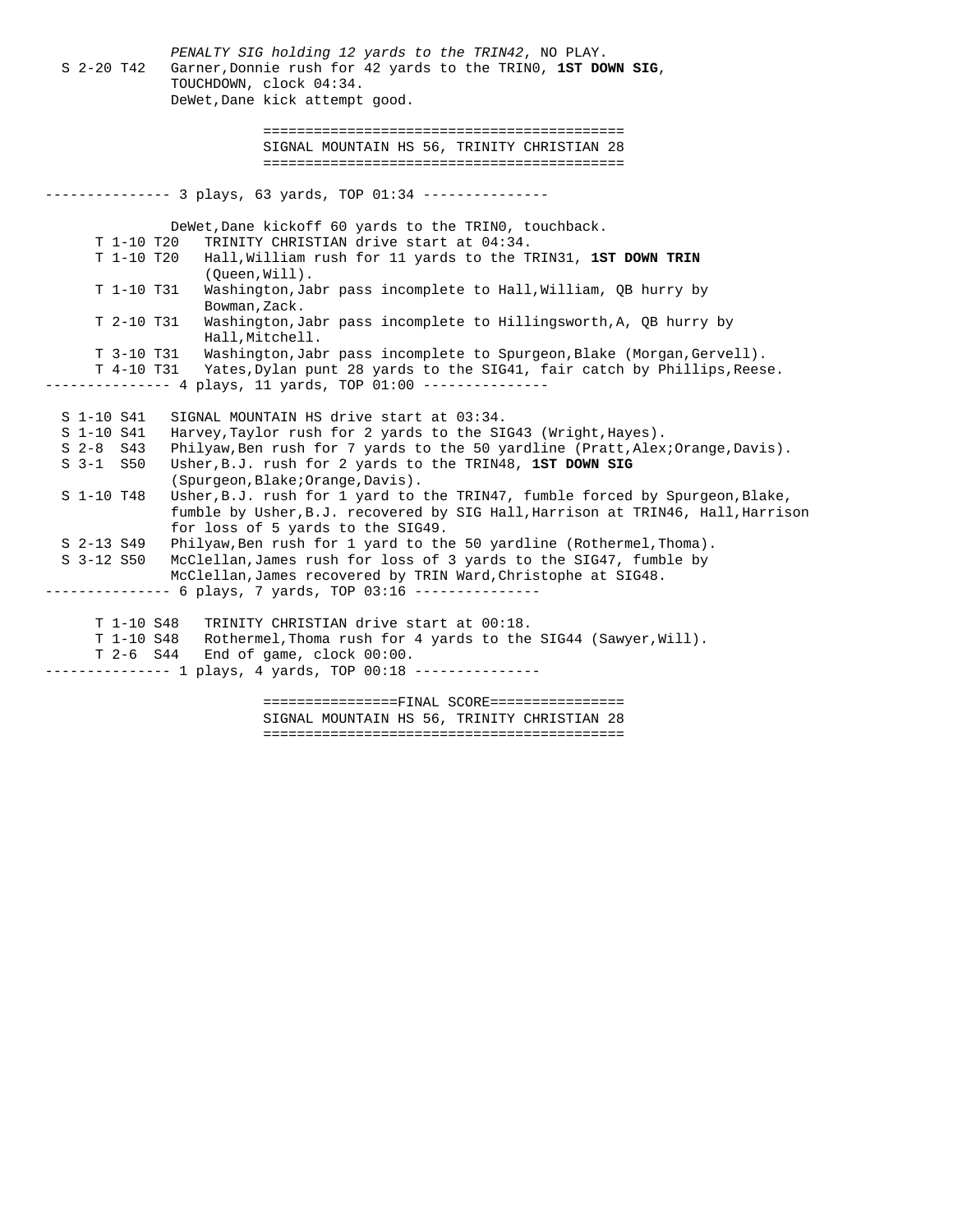# **Play Breakdown Summary**

| Play Breakdown Summary (Final)<br>The Automated ScoreBook |          |          |                         |                                                                             |          |              |       |  |  |
|-----------------------------------------------------------|----------|----------|-------------------------|-----------------------------------------------------------------------------|----------|--------------|-------|--|--|
|                                                           |          |          |                         | Signal Mountain HS vs Trinity Christian (Dec 04, 2010 at Cookeville, Tenn.) |          |              |       |  |  |
| Signal Mountain HS                                        |          |          |                         | Trinity Christian                                                           |          |              |       |  |  |
| Down<br>RUN PASS                                          |          |          | Total                   | Down                                                                        |          | RUN PASS     | Total |  |  |
| OVERALL 59                                                |          | 14       | 73                      | $OVERALL$ 17                                                                |          | 50           | 67    |  |  |
| $1ST$ DOWN 29 6 35                                        |          |          |                         | 1ST DOWN 7 25 32                                                            |          |              |       |  |  |
| $2ND$ DOWN-SHORT 6 1 7                                    |          |          |                         | $2ND$ DOWN-SHORT $2$ 2                                                      |          |              | 4     |  |  |
| 2ND DOWN-MIDDLE $1$ 0 1                                   |          |          |                         | $2ND DOWN-MIDDLE. . 0 1 1$                                                  |          |              |       |  |  |
| 2ND DOWN-LONG 12 3 15                                     |          |          |                         | 2ND DOWN-LONG 5 11 16                                                       |          |              |       |  |  |
| 3RD DOWN-SHORT 3                                          |          |          | 3                       | 3RD DOWN-SHORT 1                                                            |          | $\Omega$     |       |  |  |
| 3RD DOWN-MIDDLE 2 1                                       |          |          | $\overline{\mathbf{3}}$ | 3RD DOWN-MIDDLE 1 1                                                         |          |              | 2     |  |  |
| $3RD$ DOWN-LONG $3$ 2                                     |          |          | 5                       | $3RD$ $DOWN-LONG 1$ 9                                                       |          |              | 10    |  |  |
| $4TH$ DOWN 3                                              |          | $\sim$ 1 | $\overline{4}$          | $4TH$ DOWN 0                                                                |          | $\mathbf{1}$ |       |  |  |
| Signal Mountain HS                                        |          |          |                         | Trinity Christian                                                           |          |              |       |  |  |
| Formation                                                 | RUN PASS |          | Total                   | Formation                                                                   | RUN PASS |              | Total |  |  |
| .                                                         | 59       | 14       | 73                      | . 17                                                                        |          | 50           | 67    |  |  |

## **Play Breakdown**

Play Breakdown (Final) The Automated ScoreBook Signal Mountain HS vs Trinity Christian (Dec 04, 2010 at Cookeville, Tenn.)

Signal Mountain HS (Sorted by Play type)

| $1 - 10$ S37 #1<br>31 [<br>$1-10$ S31 #14 to #1<br>INT [<br>$\perp$<br>$1 - 10 S40 #1$<br>2 [<br>1<br>1-10 T48 #14 to #11<br>$-$ [<br>-1<br>1-10 S34 #14 to #6<br>$1 - 10$ T24 #1<br>2 [<br>$-$ [<br>-1<br>$1 - 10$ S42 #14<br>9 [<br>1-10 S45 #14 to #6<br>$-$ [<br>1-10 T46 #14 to #7<br>1<br>$1 - 10$ T48 #16<br>$1 \left[ \right]$<br>$-$ [<br>1-10 S20 #14 to #9<br>-1<br>$1 - 10$ T32 #19<br>2 [<br>80 [<br>$1 - 1$ TO1 #19<br>$1 \quad$ [<br>1<br>$1-5$ T05 #2<br>4 [<br>1<br>$1 - 10$ S34 #2<br>2 [<br>J<br>$1 - 10$ T41 #2<br>3 [<br>J<br>$1 - 10$ S17 #3<br>J<br>17 [<br>$1 - 10$ S37 #3<br>9<br>$\overline{1}$<br>1<br>$1 - 10$ S20 #3<br>J<br>8 [<br>$1 - 10$ T48 #3<br>J<br>7 [<br>$1 - 10$ S07 #3<br>5 [<br>$1 - 10$ T42 #3<br>16 [<br>$1 - 10$ S25 #3<br>3 [<br>$1 - 10 S24 #3$<br>10 [<br>$1 - 10$ S32 #30<br>9 [<br>$1 - 10$ T13 #30<br>7 [<br>$1 - 10$ S14 #30<br>2 [<br>$1 - 10$ T46 #30<br>19 [<br>1-10 T26 #30<br>7 [<br>$1 - 10$ S35 #30<br>13 [<br>$1 - 10$ T27 #30<br>3 [<br>$1 - 10$ S48 #30<br>$2 \left[ \right]$<br>1<br>9 [<br>$1 - 9$ T09 #32<br>1<br>$1 - 10$ T33 #32<br>24 [<br>1<br>$1 - 10$ S41 #40<br>2 [<br>2ND-SHORT RUN<br>(6 RUN, 1 PASS)<br>2ND-SHORT PASS<br>$2 - 1$ TO1 #19<br>$1 \left[ \right]$<br>2-1 T49 #14 to #7<br>$-$ [<br>$\overline{1}$<br>S41 #2<br>13 [<br>$2 - 1$ |
|-------------------------------------------------------------------------------------------------------------------------------------------------------------------------------------------------------------------------------------------------------------------------------------------------------------------------------------------------------------------------------------------------------------------------------------------------------------------------------------------------------------------------------------------------------------------------------------------------------------------------------------------------------------------------------------------------------------------------------------------------------------------------------------------------------------------------------------------------------------------------------------------------------------------------------------------------------------------------------------------------------------------------------------------------------------------------------------------------------------------------------------------------------------------------------------------------------------------------------------------------------------------------------------------------------------------------|
|                                                                                                                                                                                                                                                                                                                                                                                                                                                                                                                                                                                                                                                                                                                                                                                                                                                                                                                                                                                                                                                                                                                                                                                                                                                                                                                         |
|                                                                                                                                                                                                                                                                                                                                                                                                                                                                                                                                                                                                                                                                                                                                                                                                                                                                                                                                                                                                                                                                                                                                                                                                                                                                                                                         |
|                                                                                                                                                                                                                                                                                                                                                                                                                                                                                                                                                                                                                                                                                                                                                                                                                                                                                                                                                                                                                                                                                                                                                                                                                                                                                                                         |
|                                                                                                                                                                                                                                                                                                                                                                                                                                                                                                                                                                                                                                                                                                                                                                                                                                                                                                                                                                                                                                                                                                                                                                                                                                                                                                                         |
|                                                                                                                                                                                                                                                                                                                                                                                                                                                                                                                                                                                                                                                                                                                                                                                                                                                                                                                                                                                                                                                                                                                                                                                                                                                                                                                         |
|                                                                                                                                                                                                                                                                                                                                                                                                                                                                                                                                                                                                                                                                                                                                                                                                                                                                                                                                                                                                                                                                                                                                                                                                                                                                                                                         |
|                                                                                                                                                                                                                                                                                                                                                                                                                                                                                                                                                                                                                                                                                                                                                                                                                                                                                                                                                                                                                                                                                                                                                                                                                                                                                                                         |
|                                                                                                                                                                                                                                                                                                                                                                                                                                                                                                                                                                                                                                                                                                                                                                                                                                                                                                                                                                                                                                                                                                                                                                                                                                                                                                                         |
|                                                                                                                                                                                                                                                                                                                                                                                                                                                                                                                                                                                                                                                                                                                                                                                                                                                                                                                                                                                                                                                                                                                                                                                                                                                                                                                         |
|                                                                                                                                                                                                                                                                                                                                                                                                                                                                                                                                                                                                                                                                                                                                                                                                                                                                                                                                                                                                                                                                                                                                                                                                                                                                                                                         |
|                                                                                                                                                                                                                                                                                                                                                                                                                                                                                                                                                                                                                                                                                                                                                                                                                                                                                                                                                                                                                                                                                                                                                                                                                                                                                                                         |
|                                                                                                                                                                                                                                                                                                                                                                                                                                                                                                                                                                                                                                                                                                                                                                                                                                                                                                                                                                                                                                                                                                                                                                                                                                                                                                                         |
|                                                                                                                                                                                                                                                                                                                                                                                                                                                                                                                                                                                                                                                                                                                                                                                                                                                                                                                                                                                                                                                                                                                                                                                                                                                                                                                         |
|                                                                                                                                                                                                                                                                                                                                                                                                                                                                                                                                                                                                                                                                                                                                                                                                                                                                                                                                                                                                                                                                                                                                                                                                                                                                                                                         |
|                                                                                                                                                                                                                                                                                                                                                                                                                                                                                                                                                                                                                                                                                                                                                                                                                                                                                                                                                                                                                                                                                                                                                                                                                                                                                                                         |
|                                                                                                                                                                                                                                                                                                                                                                                                                                                                                                                                                                                                                                                                                                                                                                                                                                                                                                                                                                                                                                                                                                                                                                                                                                                                                                                         |
|                                                                                                                                                                                                                                                                                                                                                                                                                                                                                                                                                                                                                                                                                                                                                                                                                                                                                                                                                                                                                                                                                                                                                                                                                                                                                                                         |
|                                                                                                                                                                                                                                                                                                                                                                                                                                                                                                                                                                                                                                                                                                                                                                                                                                                                                                                                                                                                                                                                                                                                                                                                                                                                                                                         |
|                                                                                                                                                                                                                                                                                                                                                                                                                                                                                                                                                                                                                                                                                                                                                                                                                                                                                                                                                                                                                                                                                                                                                                                                                                                                                                                         |
|                                                                                                                                                                                                                                                                                                                                                                                                                                                                                                                                                                                                                                                                                                                                                                                                                                                                                                                                                                                                                                                                                                                                                                                                                                                                                                                         |
|                                                                                                                                                                                                                                                                                                                                                                                                                                                                                                                                                                                                                                                                                                                                                                                                                                                                                                                                                                                                                                                                                                                                                                                                                                                                                                                         |
|                                                                                                                                                                                                                                                                                                                                                                                                                                                                                                                                                                                                                                                                                                                                                                                                                                                                                                                                                                                                                                                                                                                                                                                                                                                                                                                         |
|                                                                                                                                                                                                                                                                                                                                                                                                                                                                                                                                                                                                                                                                                                                                                                                                                                                                                                                                                                                                                                                                                                                                                                                                                                                                                                                         |
|                                                                                                                                                                                                                                                                                                                                                                                                                                                                                                                                                                                                                                                                                                                                                                                                                                                                                                                                                                                                                                                                                                                                                                                                                                                                                                                         |
|                                                                                                                                                                                                                                                                                                                                                                                                                                                                                                                                                                                                                                                                                                                                                                                                                                                                                                                                                                                                                                                                                                                                                                                                                                                                                                                         |
|                                                                                                                                                                                                                                                                                                                                                                                                                                                                                                                                                                                                                                                                                                                                                                                                                                                                                                                                                                                                                                                                                                                                                                                                                                                                                                                         |
|                                                                                                                                                                                                                                                                                                                                                                                                                                                                                                                                                                                                                                                                                                                                                                                                                                                                                                                                                                                                                                                                                                                                                                                                                                                                                                                         |
|                                                                                                                                                                                                                                                                                                                                                                                                                                                                                                                                                                                                                                                                                                                                                                                                                                                                                                                                                                                                                                                                                                                                                                                                                                                                                                                         |
|                                                                                                                                                                                                                                                                                                                                                                                                                                                                                                                                                                                                                                                                                                                                                                                                                                                                                                                                                                                                                                                                                                                                                                                                                                                                                                                         |
|                                                                                                                                                                                                                                                                                                                                                                                                                                                                                                                                                                                                                                                                                                                                                                                                                                                                                                                                                                                                                                                                                                                                                                                                                                                                                                                         |
|                                                                                                                                                                                                                                                                                                                                                                                                                                                                                                                                                                                                                                                                                                                                                                                                                                                                                                                                                                                                                                                                                                                                                                                                                                                                                                                         |
|                                                                                                                                                                                                                                                                                                                                                                                                                                                                                                                                                                                                                                                                                                                                                                                                                                                                                                                                                                                                                                                                                                                                                                                                                                                                                                                         |
| T19 #2<br>6 [<br>$2 - 3$                                                                                                                                                                                                                                                                                                                                                                                                                                                                                                                                                                                                                                                                                                                                                                                                                                                                                                                                                                                                                                                                                                                                                                                                                                                                                                |
| $2 - 1$<br>S46 #2<br>8 [                                                                                                                                                                                                                                                                                                                                                                                                                                                                                                                                                                                                                                                                                                                                                                                                                                                                                                                                                                                                                                                                                                                                                                                                                                                                                                |
| T06 #3<br>2 <sup>1</sup><br>$2 - 3$                                                                                                                                                                                                                                                                                                                                                                                                                                                                                                                                                                                                                                                                                                                                                                                                                                                                                                                                                                                                                                                                                                                                                                                                                                                                                     |
| 1<br>$2 - 2$<br>S28 #30<br>4 [                                                                                                                                                                                                                                                                                                                                                                                                                                                                                                                                                                                                                                                                                                                                                                                                                                                                                                                                                                                                                                                                                                                                                                                                                                                                                          |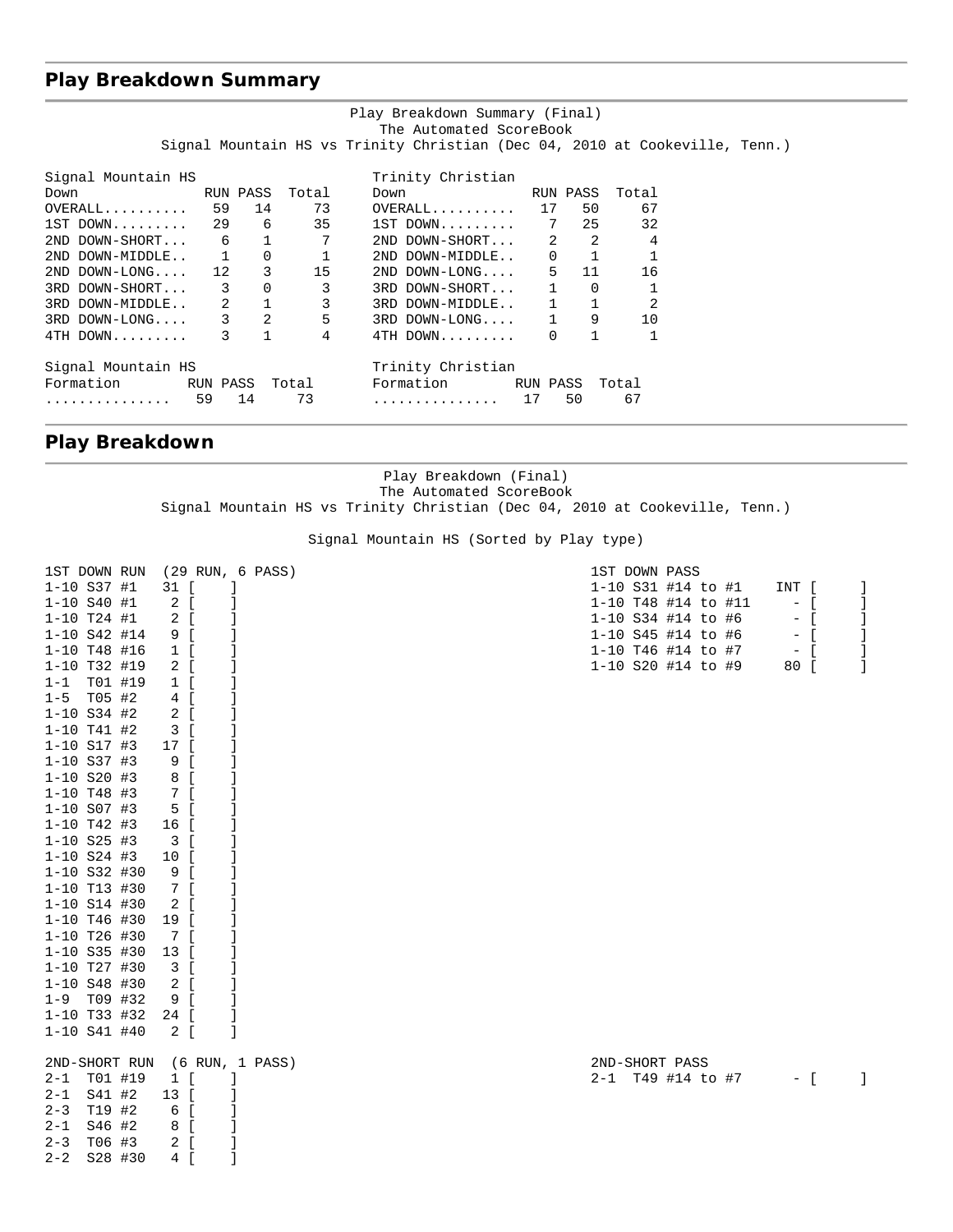| 2ND-MIDDLE RUN (1 RUN, 0 PASS)                                                                                                                                                                                                | 2ND-MIDDLE PASS                                                                                                  |
|-------------------------------------------------------------------------------------------------------------------------------------------------------------------------------------------------------------------------------|------------------------------------------------------------------------------------------------------------------|
| $2-5$ $S12$ $#2$ $88$ [<br>$\sim$ 1                                                                                                                                                                                           |                                                                                                                  |
| 2ND-LONG RUN (12 RUN, 3 PASS)<br>$2 - 8$ S50 #2<br>$9$ [ ]<br>2-8 \$43 #24 7 [ ]<br>2-13 S49 #24 1 [ ]<br>2-7 T38 #3 38 [ ]<br>$2 - 8$ S36 #3<br>$2 \left[ \right]$<br>$2 \int$<br>$2 - 10$ T46 #3<br>$2 - 10$ T48 #3<br>24 [ | 2ND-LONG PASS<br>2-8 T22 #14 to #32 21 [<br>-1<br>2-8 S16 #14 to #7 - [<br>-1<br>1<br>2-10 S34 #14 to #9<br>61 [ |
| $2 - 20$ T42 #3<br>42 [<br>$\blacksquare$<br>$2 - 8$ S42 #30 3 [<br>$\Box$<br>2-25 S30 #30 5 [ ]<br>$2-7$ T24 #32 3 [ ]<br>$2-7$ S28 #32 $-4$ [<br>-1                                                                         |                                                                                                                  |
| 3RD-SHORT RUN (3 RUN, 0 PASS)<br>$3-1$ S50 #16 2 [ ]<br>$3-1$ T04 #30 -5 [ ]<br>$3-1$ T49 #32 1 [ ]                                                                                                                           | 3RD-SHORT PASS                                                                                                   |
| 3RD-MIDDLE RUN (2 RUN, 1 PASS)<br>$3-5$ $S45$ $\#3$ $3$ [<br>$3-4$ T21 #3 21 [<br>$\sim$ 1                                                                                                                                    | 3RD-MIDDLE PASS<br>$3-6$ S38 #14 to #7 - [<br>-1                                                                 |
| 3RD-LONG RUN (3 RUN, 2 PASS)<br>$3-8$ S16 #14 7 [ ]<br>3-8 T44 #19 4 [ ]<br>$3-12$ S50 #26 -3 [<br>$\sim$ 1                                                                                                                   | 3RD-LONG PASS<br>$3-11$ S24 #14 to #11 - [<br>-1<br>$\mathbf{1}$<br>3-20 S35 #14 to #11<br>3 [                   |
| 4TH DOWN RUN (3 RUN, 1 PASS)<br>$4 - 2$ S48 #19<br>4 [ ]<br>7 [ ]<br>$4 - 4$ T40 #3<br>$2 \mid$<br>$4 - 1$ S23 #3<br>$\Box$                                                                                                   | 4TH DOWN PASS<br>4-6 T09 #14 to #7<br>$-$ [<br>-1                                                                |

# **Play Breakdown**

Play Breakdown (Final) The Automated ScoreBook Signal Mountain HS vs Trinity Christian (Dec 04, 2010 at Cookeville, Tenn.)

Trinity Christian (Sorted by Play type)

| 1ST DOWN RUN      | (7 RUN, 25 PASS) |  | 1ST DOWN PASS   |  |         |        |                          |  |
|-------------------|------------------|--|-----------------|--|---------|--------|--------------------------|--|
| $1 - 10$ S39 #1   | 3                |  | $1 - 10$ S22 #1 |  |         | to #10 | $-$ 1                    |  |
| $1 - 10$ S25 #1   | 25               |  | $1 - 10$ T22 #1 |  |         | to #10 | 14 [                     |  |
| S03 #1<br>$1 - 3$ | 2                |  | $1 - 10$ T47 #1 |  |         | to #10 | 5                        |  |
| $1 - 10$ T08 #1   | 3                |  | $1 - 10$ T41 #1 |  |         | to #26 | 10                       |  |
| $1 - 10$ T41 #1   | 17               |  | $1 - 10$ T09 #1 |  |         | to #26 | 52 [                     |  |
| $1 - 10$ S48 #45  | 4 [              |  | $1 - 10$ S35 #1 |  |         | to #26 | 9                        |  |
| $1 - 10$ T20 #5   | 11<br>-1         |  | $1 - 10$ T49 #1 |  |         | to #26 | 16 [                     |  |
|                   |                  |  | $1 - 10$ T36 #1 |  |         | to #26 | $\sim$                   |  |
|                   |                  |  | $1 - 10$ T30 #1 |  |         | to #26 | $\overline{\phantom{m}}$ |  |
|                   |                  |  | $1 - 10$ S32 #1 |  |         | to #26 | 29 [                     |  |
|                   |                  |  | $1 - 10$ S49 #1 |  |         | to #26 | $\overline{\phantom{m}}$ |  |
|                   |                  |  | $1 - 10$ T07 #1 |  |         | to #26 | $-$ .                    |  |
|                   |                  |  | $1 - 10 S44 #1$ |  |         | to #26 | 8                        |  |
|                   |                  |  | $1 - 10$ T19 #1 |  |         | to #26 | $\overline{\phantom{a}}$ |  |
|                   |                  |  | $1 - 10$ T33 #1 |  | to $#3$ |        | $ \vert$                 |  |
|                   |                  |  | $1 - 10 S42 #1$ |  | to $#3$ |        | $\sim$                   |  |
|                   |                  |  | $1 - 10$ T35 #1 |  | to #5   |        | $\sim$                   |  |
|                   |                  |  | $1 - 10$ S20 #1 |  | to #5   |        | $\qquad \qquad -$        |  |
|                   |                  |  | $1 - 10$ T20 #1 |  | to #5   |        | 8                        |  |
|                   |                  |  | $1 - 10$ T31 #1 |  | to #5   |        | $\qquad \qquad -$        |  |
|                   |                  |  | $1 - 10$ T20 #1 |  | to #5   |        | 55                       |  |
|                   |                  |  | $1 - 10$ T31 #1 |  | to #5   |        | $\qquad \qquad -$        |  |
|                   |                  |  | $1 - 10$ T36 #1 |  | to #5   |        | -                        |  |
|                   |                  |  | $1 - 10 S47 11$ |  | to #    |        | SACK [                   |  |
|                   |                  |  | $1 - 10$ S19 #1 |  | to #    |        | $\overline{\phantom{m}}$ |  |